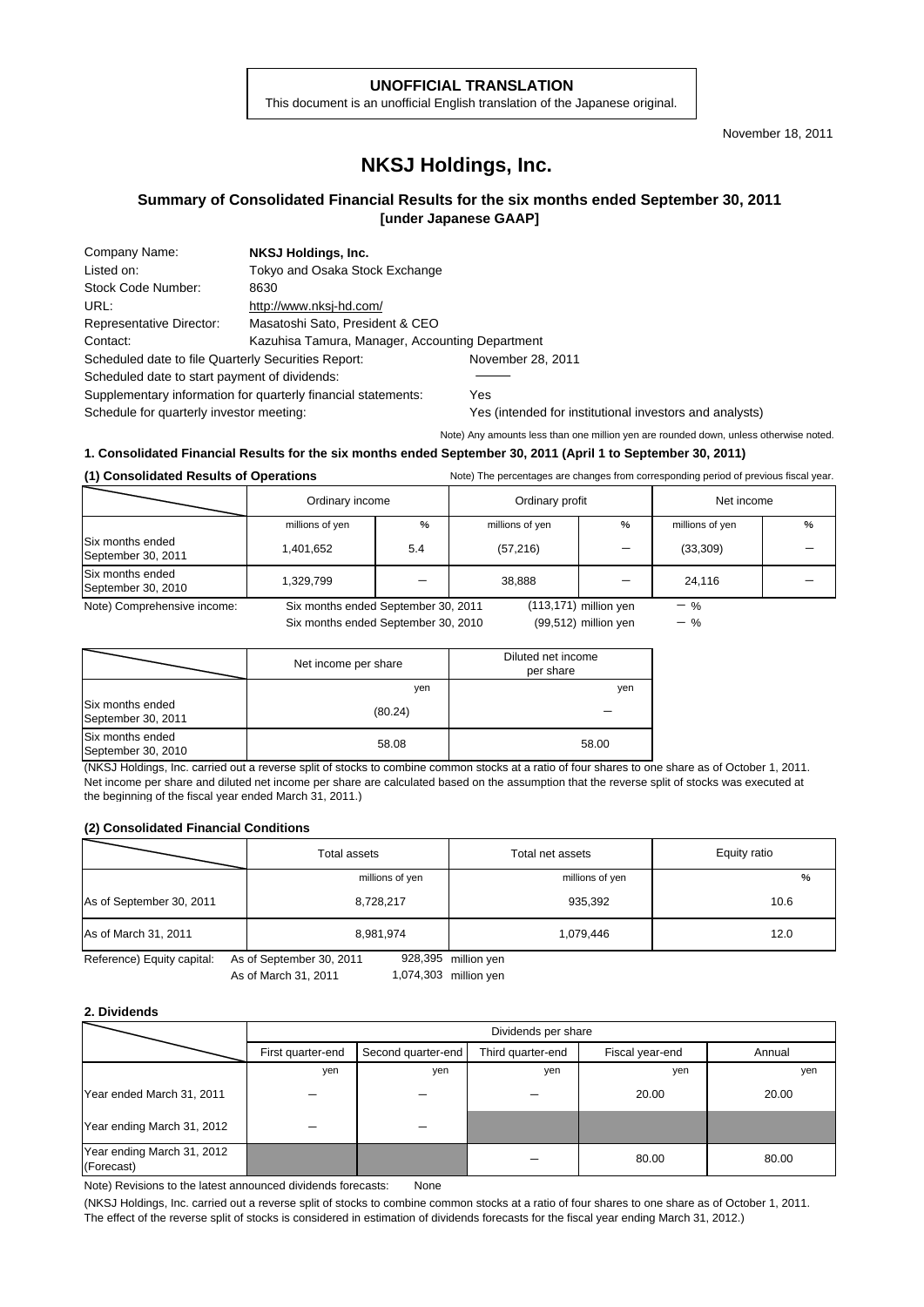#### **3. Consolidated Forecasts for the fiscal year ending March 31, 2012 (April 1, 2011 to March 31, 2012)**

Note) The percentages are changes from corresponding period of previous fiscal year.

|                                                                    | Ordinary income |               | Ordinary profit |                          | Net income      |   | Net income<br>per share |
|--------------------------------------------------------------------|-----------------|---------------|-----------------|--------------------------|-----------------|---|-------------------------|
|                                                                    | millions of yen | $\frac{0}{0}$ | millions of yen | %                        | millions of yen | % | yen                     |
| Year ending March 31, 2012<br>(April 1, 2011 to March 31,<br>2012) | 2,802,000       | 6.9           | 3.000           | $\overline{\phantom{m}}$ | (12,000)        |   | (28.91)                 |

Note) Revisions to the latest announced forecasts: Yes

(NKSJ Holdings, Inc. carried out a reverse split of stocks to combine common stocks at a ratio of four shares to one share as of October 1, 2011. The effect of the reverse split of stocks is considered in estimation of net income per share for the fiscal year ending March 31, 2012.)

#### **4. Other**

- (1) Changes in significant subsidiaries during the six months ended September 30, 2011 (changes in specified subsidiaries resulting in changes in the scope of consolidation): None
- (2) Changes in accounting policies, changes in accounting estimations, and retrospective restatements

| (1) Changes in accounting policies due to revisions to accounting standards: | Yes  |
|------------------------------------------------------------------------------|------|
| 2 Changes due to reasons other than the above:                               | None |
| 3. Changes in accounting estimations:                                        | None |
| (4) Retrospective restatements:                                              | None |
| (3) Number of shares outstanding (Common stock):                             |      |
| (1) Total shares outstanding including treasury stock:                       |      |
| 415,352,294 shares<br>As of September 30, 2011                               |      |
| 415.352.294 shares<br>As of March 31, 2011                                   |      |
|                                                                              |      |

| 2Treasury stock:                            |                    |  |
|---------------------------------------------|--------------------|--|
| As of September 30, 2011                    | 308,106 shares     |  |
| As of March 31, 2011                        | 245,865 shares     |  |
| 3) Average number of shares outstanding:    |                    |  |
| For the six months ended September 30, 2011 | 415,075,137 shares |  |
| For the six months ended September 30, 2010 | 415,195,446 shares |  |

(NKSJ Holdings, Inc. carried out a reverse split of stocks to combine common stocks at a ratio of four shares to one share as of October 1, 2011. Total shares outstanding including treasury stock, treasury stock and average number of shares outstanding are calculated based on the assumption that the reverse split of stocks was executed at the beginning of the fiscal year ended March 31, 2011.)

(Disclosure regarding the execution of the interim audit process)

This summary is outside the scope of the interim audit procedure which is required by "Financial Instruments and Exchange Act", and the interim audit procedure of the interim consolidated financial statements was not completed as of the date of the disclosure of this summary.

(Notes for using forecasted information etc.)

The forecasts included in this document are based on the currently available information and certain assumptions that we believe reasonable. Accordingly, the actual results may differ materially from those projected herein depending on various factors. For assumptions underlying the forecasts and notes for using forecasted information, please refer to "Qualitative information related to the consolidated forecasts " on page 3.

NKSJ Holdings, Inc. carried out a reverse split of stocks to combine common stocks at a ratio of four shares to one share as of October 1, 2011. The effect of the reverse split of stocks is considered in the estimation of dividends and net income per share for the fiscal year ending March 31, 2012. Concerning the particulars of the reverse split of stocks, please refer to " Notice Concerning Reverse Split of Stocks, Amendment of Trading Unit of Stocks, and Amendment in Part of the Articles of Incorporation" NKSJ Holdings, Inc. released on May 19, 2011.

NKSJ Holdings, Inc. prepares the interim consolidated financial statements for the six months ended September 30, 2011, since it conducts business defined in the provision of Article17-15 Paragraph 2 of the Cabinet Office Ordinance on Disclosure of Corporate Information, etc.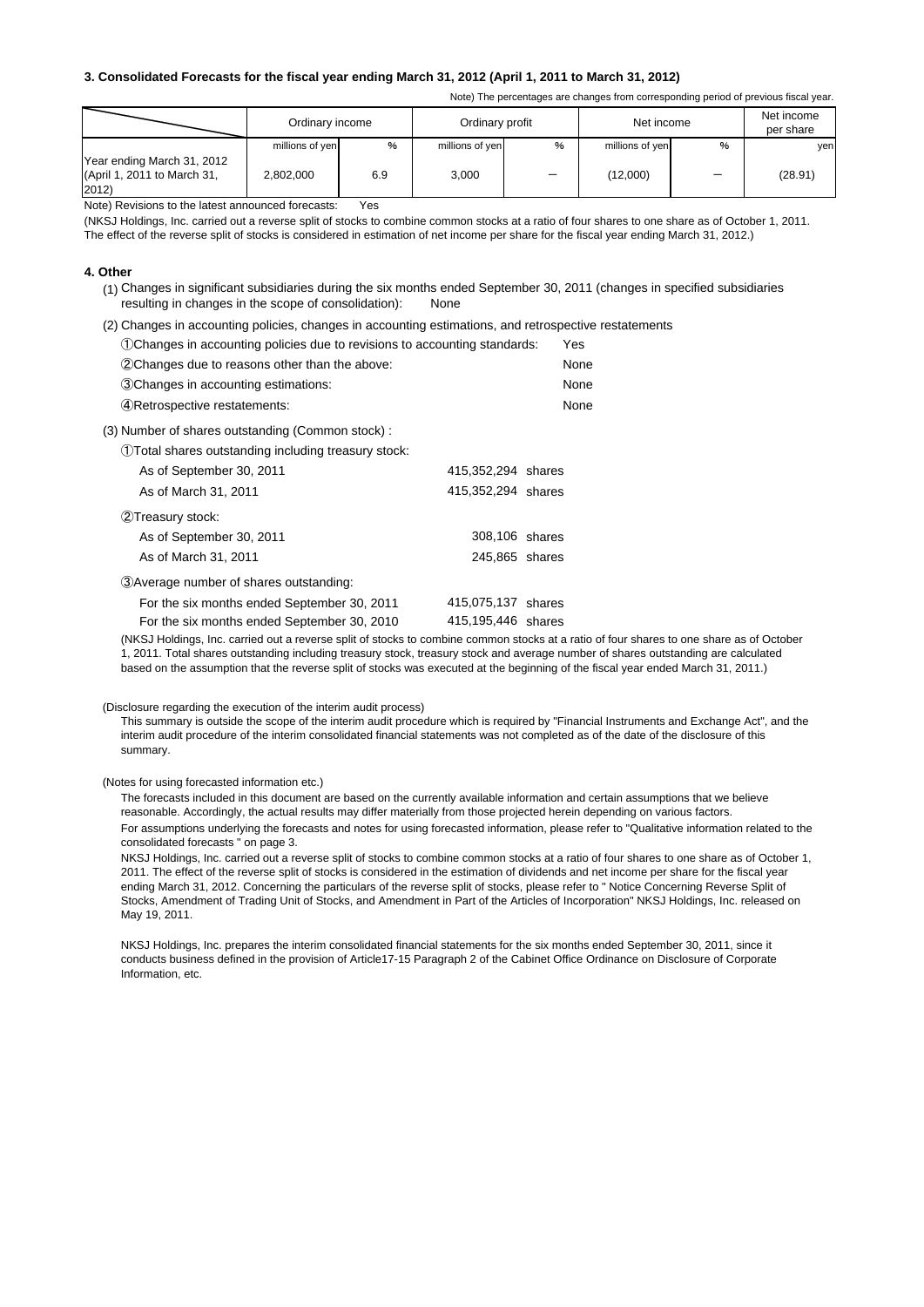### **Contents**

| 1. Qualitative Information Related to the Consolidated Financial Results for the Six Months Ended              |               |
|----------------------------------------------------------------------------------------------------------------|---------------|
| September 30, 2011 <b>With the Construction of the Construction</b> of the September 30, 2011                  | $\mathcal{P}$ |
| (1) Qualitative information related to the consolidated results of operations manufacture information related  | 2             |
| (2) Qualitative information related to the consolidated financial condition manufactor manufacture information | 2             |
|                                                                                                                | 3             |
|                                                                                                                | 4             |
| (1) Changes in accounting policies, changes in accounting estimations and retrospective restatements manu-     | 4             |
|                                                                                                                | 5             |
|                                                                                                                | 5             |
| (2) Interim Consolidated Statements of Income and                                                              |               |
| Interim Consolidated Statements of Comprehensive Income manufactured and consumer manufactured and             | 6             |
|                                                                                                                | -9            |
|                                                                                                                | 12            |
| 4. Supplementary Information <b>www.communication.communication</b> and Supplementary Information              | 13            |
|                                                                                                                | 13            |
| (2) Premiums Written and Claims Paid by Business Lines (Consolidated) manual content content and 14            |               |
|                                                                                                                | 15            |
|                                                                                                                | 16            |
|                                                                                                                | 18            |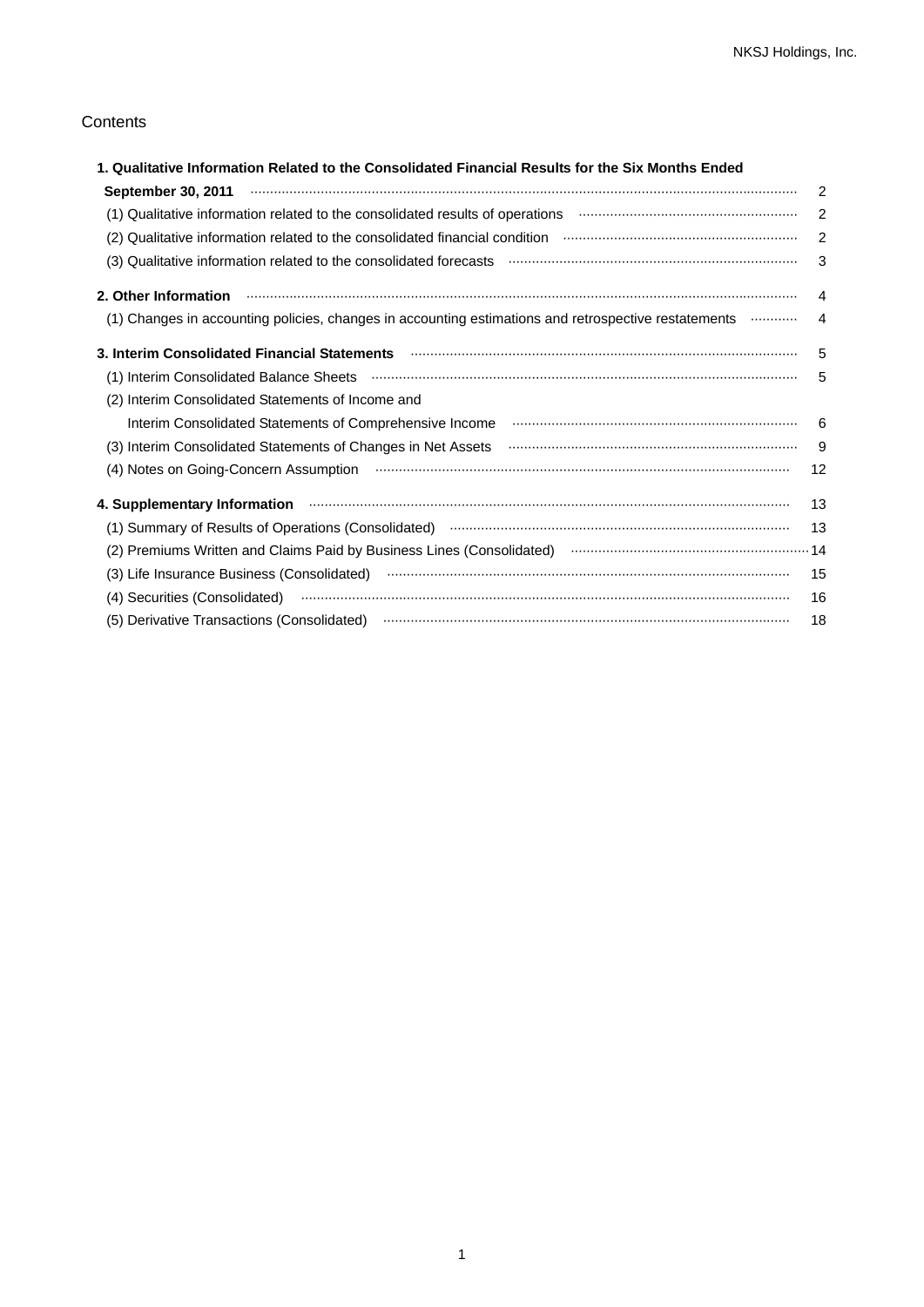# **1. Qualitative Information Related to the Consolidated Financial Results for the Six Months Ended September 30, 2011**

#### (1) Qualitative information related to the consolidated results of operations

During the six months ended September 30, 2011, the Japanese economy saw exports decline and capital investment weaken as production activity plummeted due to supply-side constraints in the aftermath of the Great East Japan Earthquake, which struck in March 2011. However, from June 2011, the Japanese economy has started to show signs of an upturn in production and exports as the supply-side constraints following the earthquake were resolved. Capital investment and consumer spending have also continued to show signs of picking up. On the other hand, employment conditions have remained sluggish, while prices of goods and services have been subject to a moderate deflationary environment.

Under these circumstances, the NKSJ Group's consolidated financial results for the six months ended September 30, 2011 were as follows:

Ordinary income for the six months ended September 30, 2011 was 1,401.6 billion yen, an increase of 71.8 billion yen compared with the same period last year. This reflected underwriting income of 1,318.3 billion yen, investment income of 77.4 billion yen and other ordinary income of 5.8 billion yen. Meanwhile, ordinary expenses for the period were 1,458.8 billion yen, an increase of 167.9 billion yen from the same period last year. This reflected underwriting expenses of 1,156.6 billion yen, investment expenses of 83.9 billion yen, operating, general and administrative expenses of 212.6 billion yen and 5.5 billion yen of other ordinary expenses.

As a result, the Group reported ordinary loss, calculated as ordinary income minus ordinary expenses, of 57.2 billion yen, a change of 96.1 billion yen from ordinary profit in the same period last year. The Group posted net loss after extraordinary items, net of total income taxes and non-controlling interests of 33.3 billion yen. This represented a change of 57.4 billion yen from net income after extraordinary items, net of total income taxes and non-controlling interests in the same period last year.

Business results for each of the Group's reportable segments were as follows:

(a) Property and casualty (P&C) insurance business

In the P&C insurance business, net premiums written amounted to 1,008.6 billion yen, an increase of 20.8 billion yen from the same period last year. The P&C insurance business posted net loss of 26.0 billion yen, a change of 53.6 billion yen from net income in the same period last year.

(b) Life insurance business

In the life insurance business, life insurance premiums written amounted to 122.5 billion yen, an increase of 13.6 billion yen from the same period last year. The life insurance business posted net loss of 7.6 billion yen, a worsening of 5.2 billion yen from the same period last year.

(2) Qualitative information related to the consolidated financial condition

Total assets as of September 30, 2011 amounted to 8,728.2 billion yen, a decrease of 253.7 billion yen from March 31,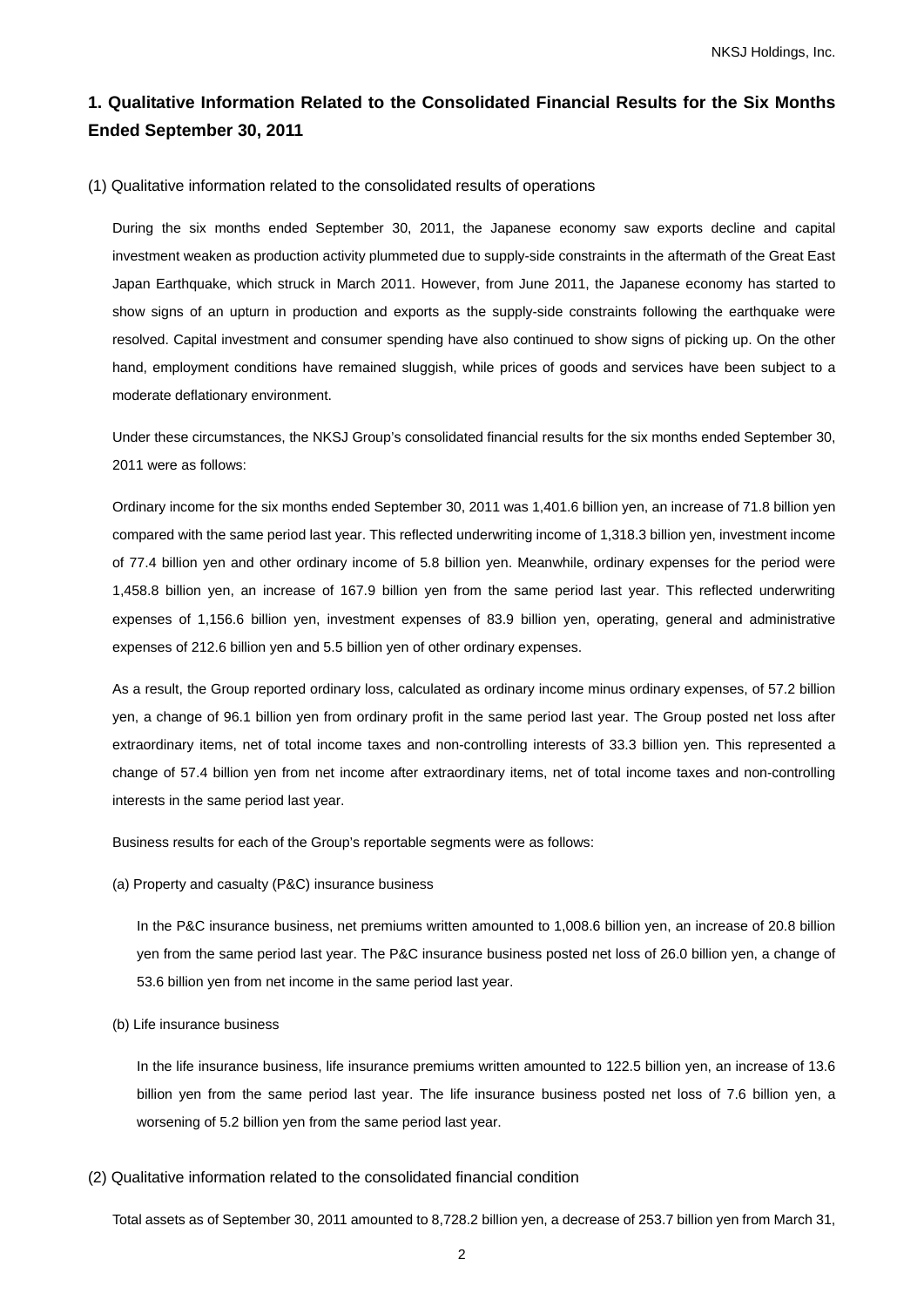2011. The main reason for this decrease was a decline in unrealized gains on securities available for sale, primarily reflecting falling stock prices.

#### (3) Qualitative information related to the consolidated forecasts

In light of its consolidated business performance in the six months ended September 30, 2011 and other factors, the Company has revised its full-year consolidated forecasts for the fiscal year ending March 31, 2012, which were announced in its earnings report issued on May 19, 2011. The Company is now forecasting consolidated ordinary income of 2,802.0 billion yen, ordinary profit of 3.0 billion yen, and net loss of 12.0 billion yen.

These forecasts are premised on assumptions relating to insurance underwriting, which are based on an extrapolation from past performance trends and other factors, while allowing for around 90 billion yen in net claims paid due to natural disasters in Japan and overseas occurring in the current fiscal year. Our forecasts relating to asset investment performance assume that market interest rates, exchange rates and stock prices remain at or near their levels as of the end of October 2011.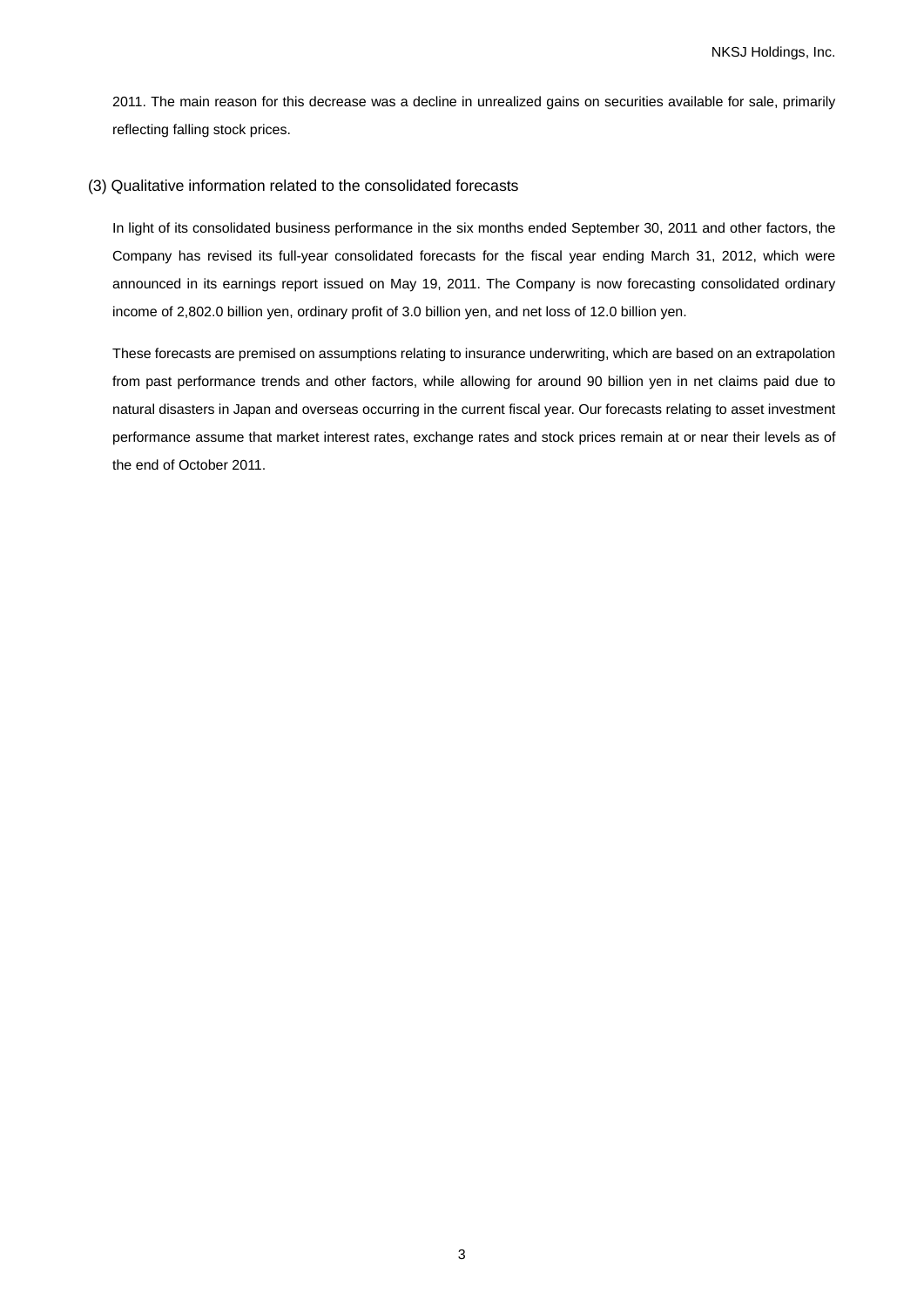NKSJ Holdings, Inc.

### **2. Other Information**

(1) Changes in accounting policies, changes in accounting estimations and retrospective restatements Effective from the six months ended September 30, 2011, NKSJ Holdings, Inc. ("NKSJ") has adopted the Accounting Standards Board of Japan Statement No.2 "Accounting Standard for Earnings Per Share" (June 30, 2010), the Accounting Standards Board of Japan Guidance No.4 "Guidance on Accounting Standard for Earnings Per Share" (June 30, 2010) and the Accounting Standards Board of Japan Practical Issues Task Force No.9 "Practical Solution on Accounting for Earnings Per Share" (June 30, 2010).

NKSJ carried out a reverse split of stocks as of October 1, 2011, after the interim consolidated balance sheet date. Net income per share and diluted net income per share are calculated based on the assumption that the reverse split of stocks was executed at the beginning of the fiscal year ended March 31, 2011.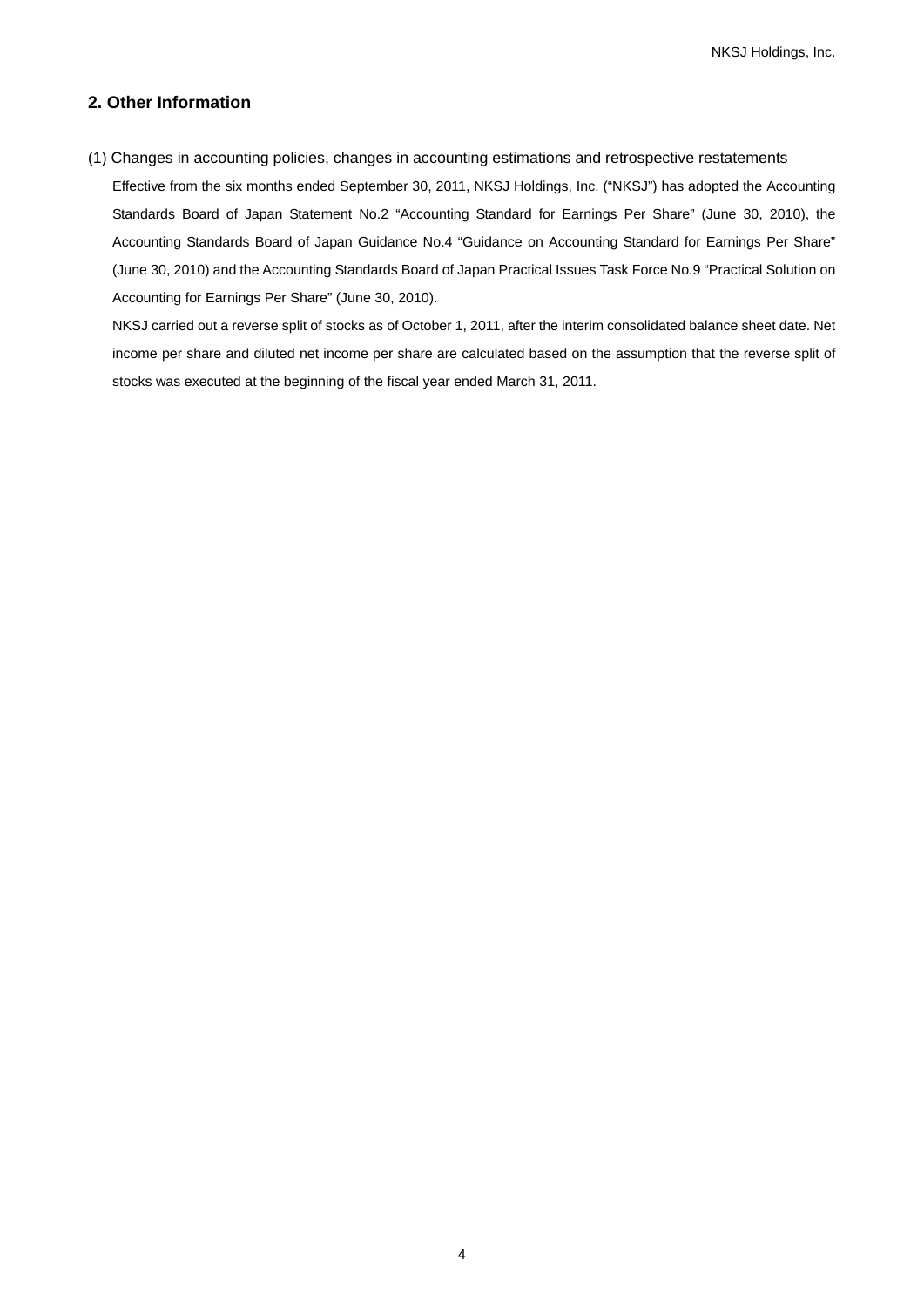# **3. Interim Consolidated Financial Statements**

(1) Interim Consolidated Balance Sheets

|                                                               |                      | (Millions of yen)        |
|---------------------------------------------------------------|----------------------|--------------------------|
|                                                               | As of March 31, 2011 | As of September 30, 2011 |
| Assets:                                                       |                      |                          |
| Cash and deposits                                             | 328,528              | 319,852                  |
| Call loans                                                    | 78,399               | 103,600                  |
| Receivables under resale agreements                           | 33,490               | 76,486                   |
| Receivables under securities borrowing transactions           | 30,370               |                          |
| Monetary receivables bought                                   | 32,273               | 30,668                   |
| Money trusts                                                  | 67,861               | 47,216                   |
| <b>Securities</b>                                             | 6,431,235            | 6,204,898                |
| Loans                                                         | 691,294              | 649,432                  |
| Tangible fixed assets                                         | 363,416              | 359,386                  |
| Intangible fixed assets                                       | 53,438               | 64,502                   |
| Other assets                                                  | 618,602              | 561,091                  |
| Deferred tax assets                                           | 258,966              | 316,936                  |
| Allowance for possible loan losses                            | (5,903)              | (5,850)                  |
| Allowance for possible investment losses                      |                      | (3)                      |
| <b>Total assets</b>                                           | 8,981,974            | 8,728,217                |
| Liabilities:                                                  |                      |                          |
| Underwriting funds:                                           | 7,313,315            | 7,248,189                |
| Reserve for outstanding losses and claims                     | 1,009,329            | 1,013,917                |
| Underwriting reserves                                         | 6,303,985            | 6,234,272                |
| Corporate bonds                                               | 128,000              | 128,000                  |
| <b>Other liabilities</b>                                      | 305,559              | 259,997                  |
| Reserve for retirement benefits                               | 104,793              | 109,846                  |
| Reserve for retirement benefits to directors                  | 141                  | 60                       |
| Reserve for bonus payments                                    | 22,624               | 25,192                   |
| Reserve for bonus payments to directors                       |                      | 4                        |
| Reserves under the special laws:                              | 27,520               | 20,677                   |
|                                                               |                      | 20,677                   |
| Reserve for price fluctuation<br>Deferred tax liabilities     | 27,520<br>572        | 856                      |
| <b>Total liabilities</b>                                      | 7,902,527            | 7,792,825                |
|                                                               |                      |                          |
| Net assets:                                                   |                      |                          |
| Shareholders' equity:                                         |                      |                          |
| Common stock                                                  | 100,045              | 100,045                  |
| Capital surplus                                               | 438,555              | 438,562                  |
| Retained earnings                                             | 298,339              | 231,821                  |
| Treasury stock                                                | (572)                | (657)                    |
| Total shareholders' equity                                    | 836,367              | 769,772                  |
| Accumulated other comprehensive income:                       |                      |                          |
| Unrealized gains on securities available for sale, net of tax | 268,976              | 188,552                  |
| Deferred gains on hedges                                      | 3,543                | 5,504                    |
| Foreign currency translation adjustments                      | (34, 583)            | (35, 433)                |
| Total accumulated other comprehensive income                  | 237,936              | 158,623                  |
| Stock acquisition rights                                      | 2,349                | 1,910                    |
| Non-controlling interests                                     | 2,793                | 5,085                    |
| Total net assets                                              | 1,079,446            | 935,392                  |
| Total liabilities and net assets                              | 8,981,974            | 8,728,217                |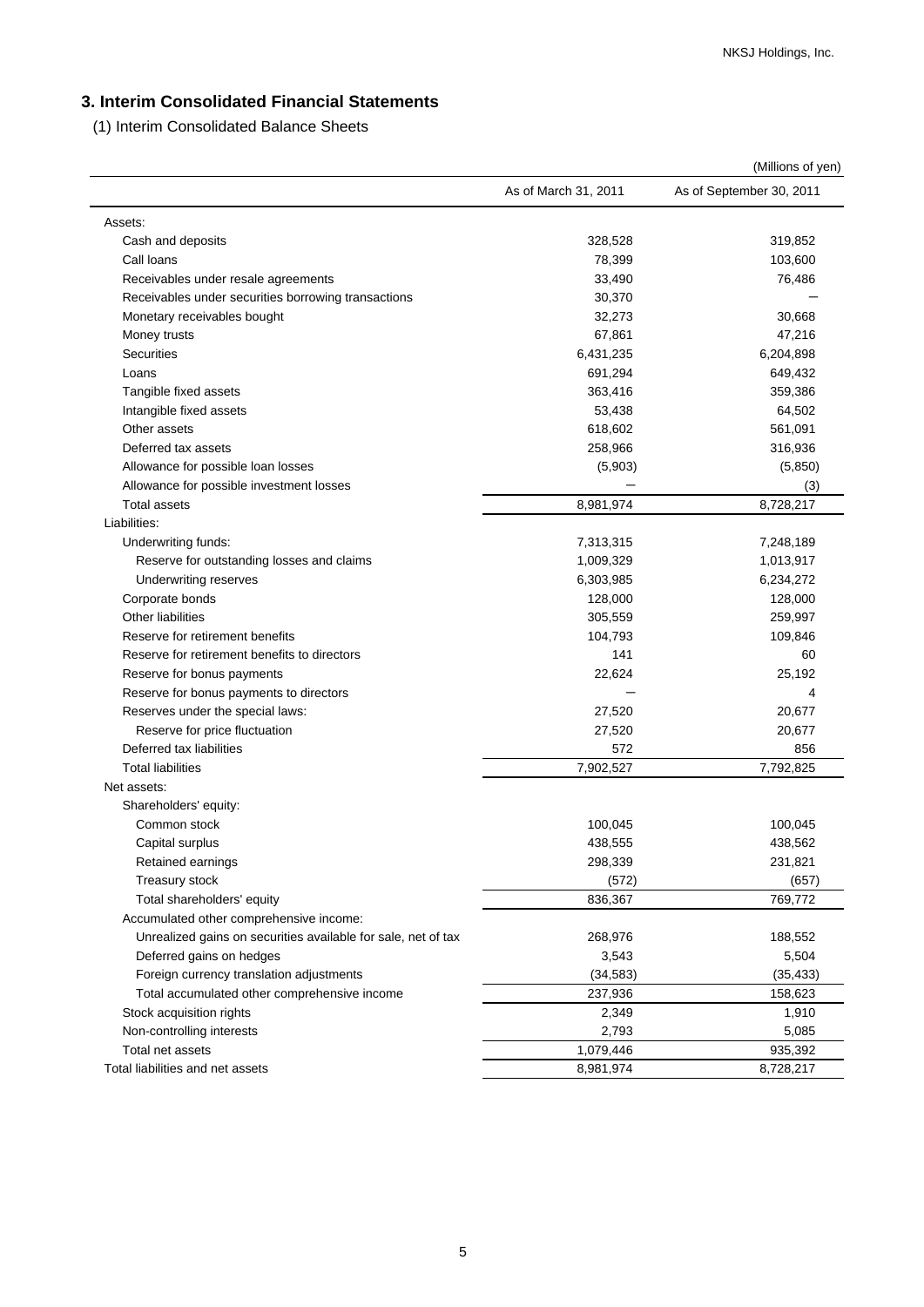(2) Interim Consolidated Statements of Income and Interim Consolidated Statements of Comprehensive Income Interim Consolidated Statements of Income

|                                                                        |                     | (Millions of yen)   |
|------------------------------------------------------------------------|---------------------|---------------------|
|                                                                        | Six months ended    | Six months ended    |
|                                                                        | September 30, 2010  | September 30, 2011  |
|                                                                        | (April 1 to         | (April 1 to         |
|                                                                        | September 30, 2010) | September 30, 2011) |
| Ordinary income:                                                       | 1,329,799           | 1,401,652           |
| Underwriting income:                                                   | 1,261,384           | 1,318,309           |
| Net premiums written                                                   | 987,832             | 1,008,643           |
| Deposits of premiums by policyholders                                  | 79,398              | 79,896              |
| Interest and dividend income on deposits of premiums, etc.             | 30,061              | 28,808              |
| Life insurance premiums written                                        | 108,905             | 122,560             |
| Reversal of reserve for outstanding losses and claims                  | 35,643              | 4,417               |
| Reversal of underwriting reserves                                      | 16,454              | 72,640              |
| Investment income:                                                     | 63,222              | 77,457              |
| Interest and dividend income                                           | 78,453              | 79,007              |
| Investment gains on money trusts                                       | 896                 | 142                 |
| Investment gains on trading securities                                 | 67                  | 43                  |
| Gains on sales of securities                                           | 5,839               | 23,729              |
| Transfer of interest and dividend income on deposits of premiums, etc. | (30,061)            | (28, 808)           |
| Other ordinary income                                                  | 5,191               | 5,884               |
| Ordinary expenses:                                                     | 1,290,910           | 1,458,868           |
| Underwriting expenses:                                                 | 1,048,058           | 1,156,667           |
| Net claims paid                                                        | 607,279             | 747,924             |
| Loss adjustment expenses                                               | 65,449              | 67,258              |
| Net commissions and brokerage fees                                     | 176,065             | 184,851             |
| Maturity refunds to policyholders                                      | 165,853             | 124,192             |
| Life insurance claims paid and other payments                          | 28,735              | 28,400              |
| Investment expenses:                                                   | 24,913              | 83,986              |
| Investment losses on money trusts                                      | 581                 | 437                 |
| Losses on sales of securities                                          | 2,201               | 6,880               |
| Impairment losses on securities                                        | 6,827               | 65,654              |
| Operating, general and administrative expenses                         | 212,008             | 212,634             |
| Other ordinary expenses:                                               | 5,929               | 5,580               |
| Interest paid                                                          | 3,619               | 3,823               |
| Ordinary profit (loss)                                                 | 38,888              | (57, 216)           |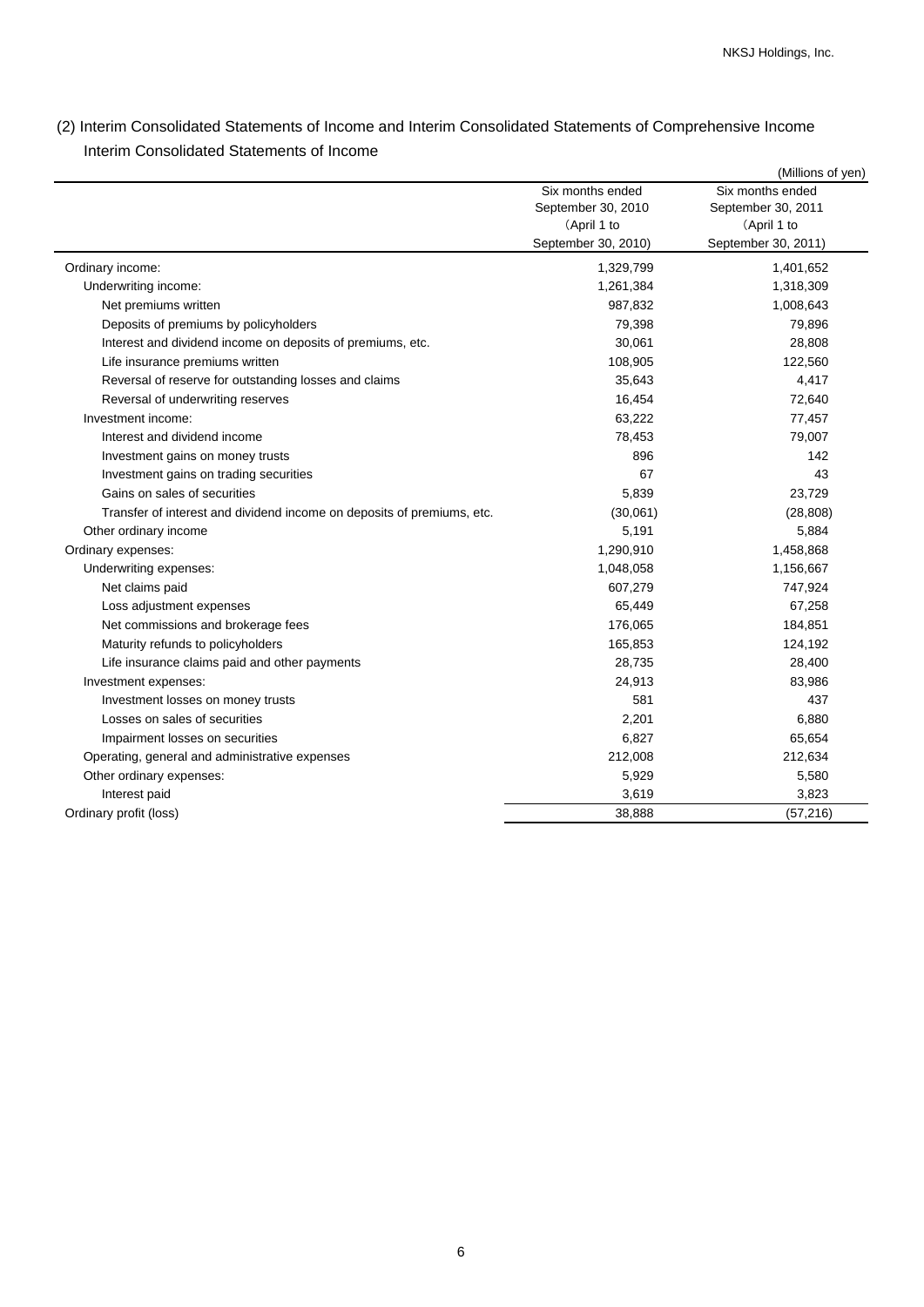NKSJ Holdings, Inc.

|                                                                 |                     | (Millions of yen)   |
|-----------------------------------------------------------------|---------------------|---------------------|
|                                                                 | Six months ended    | Six months ended    |
|                                                                 | September 30, 2010  | September 30, 2011  |
|                                                                 | (April 1 to         | (April 1 to         |
|                                                                 | September 30, 2010) | September 30, 2011) |
| Extraordinary gains:                                            | 2,015               | 14,735              |
| Gains on disposal of fixed assets                               | 79                  | 626                 |
| Gains on negative goodwill                                      | 149                 |                     |
| Gain on step acquisitions                                       |                     | 6,298               |
| Reversal of reserves under the special laws:                    |                     | 6,843               |
| Reversal of price fluctuation reserve                           |                     | 6,843               |
| Other extraordinary gains                                       | 1,785               | 967                 |
| Extraordinary losses:                                           | 4,923               | 5,325               |
| Losses on disposal of fixed assets                              | 324                 | 1,441               |
| Impairment losses                                               | 662                 | 171                 |
| Provision for reserves under the special laws:                  | 2,843               |                     |
| Provision for reserve for price fluctuation                     | 2,843               |                     |
| Other extraordinary losses                                      | 1,093               | 3,712               |
| Income (loss) before income taxes and non-controlling interests | 35,980              | (47, 806)           |
| Income taxes                                                    | 2,793               | 1,378               |
| Deferred income taxes                                           | 9,250               | (15, 471)           |
| Total income taxes                                              | 12,043              | (14,092)            |
| Income (loss) before non-controlling interests                  | 23,936              | (33, 713)           |
| Net loss attributable to non-controlling interests              | (180)               | (404)               |
| Net income (loss)                                               | 24,116              | (33, 309)           |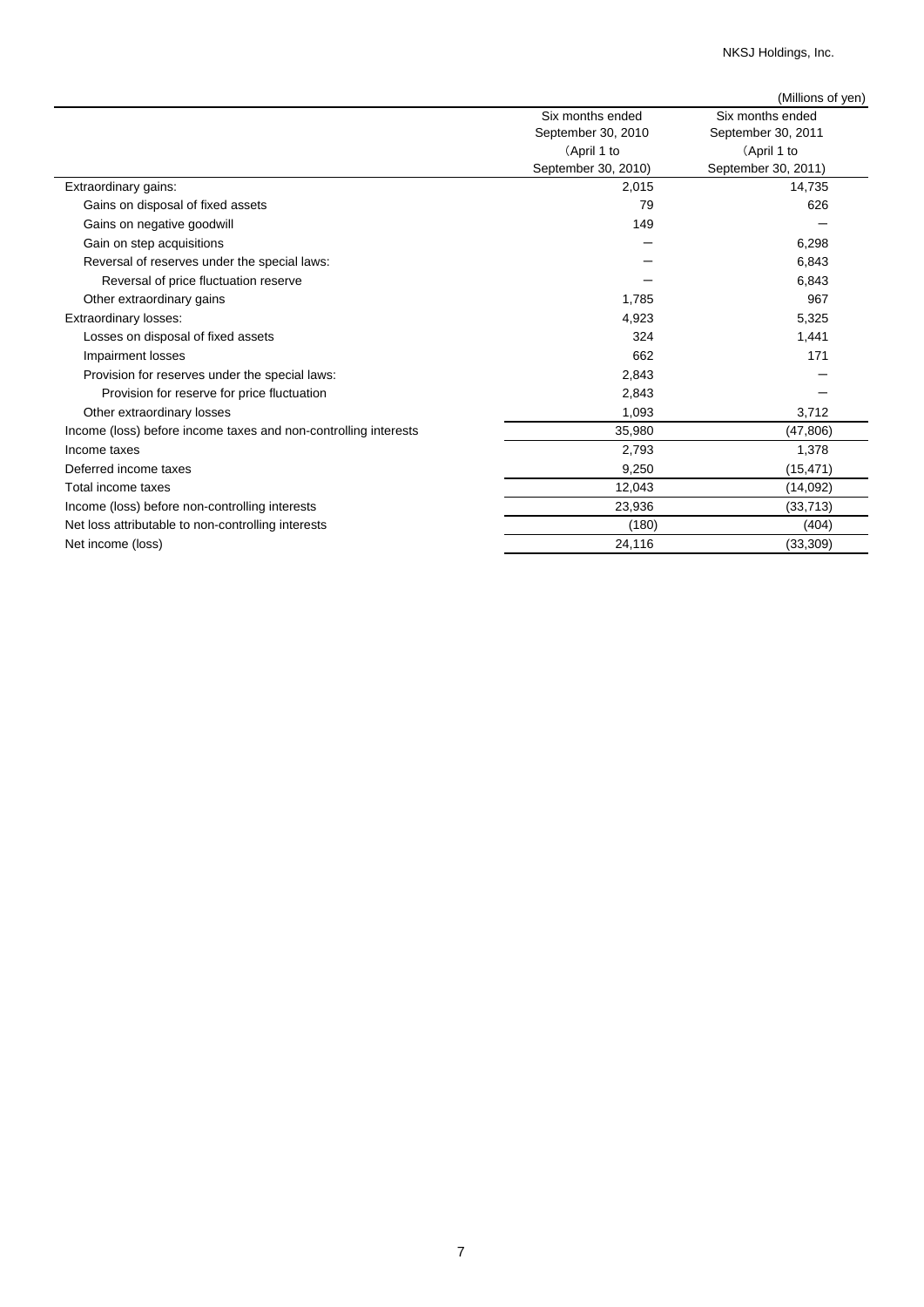# Interim Consolidated Statements of Comprehensive Income

|                                                                                            |                     | (Millions of yen)   |
|--------------------------------------------------------------------------------------------|---------------------|---------------------|
|                                                                                            | Six months ended    | Six months ended    |
|                                                                                            | September 30, 2010  | September 30, 2011  |
|                                                                                            | (April 1 to         | (April 1 to         |
|                                                                                            | September 30, 2010) | September 30, 2011) |
| Income (loss) before non-controlling interests                                             | 23,936              | (33, 713)           |
| Other comprehensive income:                                                                |                     |                     |
| Unrealized losses on securities available for sale, net of tax                             | (122, 309)          | (79, 941)           |
| Deferred gains on hedges                                                                   | 5,330               | 1,961               |
| Foreign currency translation adjustments                                                   | (5, 563)            | (1,835)             |
| Share of other comprehensive income of affiliates accounted for<br>under the equity method | (906)               | 357                 |
| Total other comprehensive income                                                           | (123, 448)          | (79, 458)           |
| Comprehensive income                                                                       | (99, 512)           | (113, 171)          |
| (Comprehensive income attributable to)                                                     |                     |                     |
| Comprehensive income attributable to shareholders of the parent                            | (99, 303)           | (112, 659)          |
| Comprehensive income attributable to non-controlling interests                             | (208)               | (512)               |
|                                                                                            |                     |                     |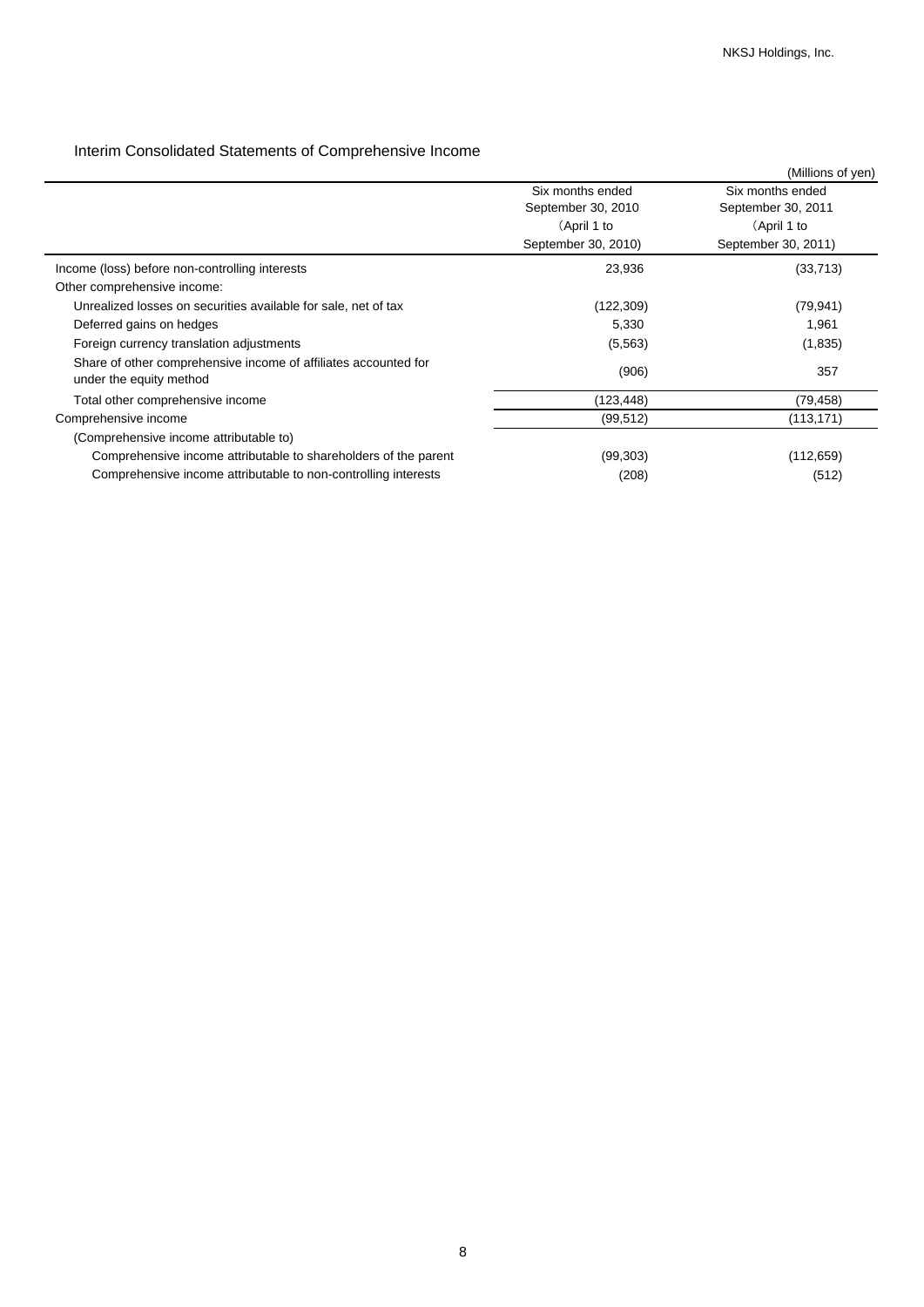## (3) Interim Consolidated Statements of Changes in Net Assets

|                                                               |                     | (Millions of yen)   |
|---------------------------------------------------------------|---------------------|---------------------|
|                                                               | Six months ended    | Six months ended    |
|                                                               | September 30, 2010  | September 30, 2011  |
|                                                               | (April 1 to         | (April 1 to         |
|                                                               | September 30, 2010) | September 30, 2011) |
| Shareholders' equity:                                         |                     |                     |
| Common stock:                                                 |                     |                     |
| Balance at the beginning of the period                        | 70,000              | 100,045             |
| Changes during the period:                                    |                     |                     |
| Issuance of new stocks - exercise of stock acquisition rights | 45                  |                     |
| Increase due to share exchange                                | 30.000              |                     |
| Total changes during the period                               | 30,045              |                     |
| Balance at the end of the period                              | 100,045             | 100,045             |
| Capital surplus:                                              |                     |                     |
| Balance at the beginning of the period                        | 24,229              | 438,555             |
| Changes during the period:                                    |                     |                     |
| Issuance of new stocks - exercise of stock acquisition rights | 45                  |                     |
| Disposal of treasury stock                                    | 31                  | 6                   |
| Increase due to share exchange                                | 414,248             |                     |
| Total changes during the period                               | 414,325             | 6                   |
| Balance at the end of the period                              | 438,555             | 438,562             |
| Retained earnings:                                            |                     |                     |
| Balance at the beginning of the period                        | 336,793             | 298,339             |
| Changes during the period:                                    |                     |                     |
| <b>Dividends</b>                                              | (25,700)            | (33, 208)           |
| Net income (loss)                                             | 24,116              | (33, 309)           |
| Total changes during the period                               | (1,584)             | (66, 517)           |
| Balance at the end of the period                              | 335,209             | 231,821             |
| Treasury stock:                                               |                     |                     |
| Balance at the beginning of the period                        |                     | (572)               |
| Changes during the period:                                    |                     |                     |
| Acquisition of treasury stock                                 | (708)               | (526)               |
| Disposal of treasury stock                                    | 180                 | 441                 |
| Total changes during the period                               | (527)               | (84)                |
| Balance at the end of the period                              | (527)               | (657)               |
| Total shareholders' equity:                                   |                     |                     |
| Balance at the beginning of the period                        | 431,023             | 836,367             |
| Changes during the period:                                    |                     |                     |
| Issuance of new stocks - exercise of stock acquisition rights | 91                  |                     |
| <b>Dividends</b>                                              | (25,700)            | (33, 208)           |
| Net income (loss)                                             | 24,116              | (33, 309)           |
| Acquisition of treasury stock                                 | (708)               | (526)               |
| Disposal of treasury stock                                    | 212                 | 448                 |
| Increase due to share exchange                                | 444,248             |                     |
| Total changes during the period                               | 442,259             | (66, 595)           |
| Balance at the end of the period                              | 873,282             | 769,772             |
|                                                               |                     |                     |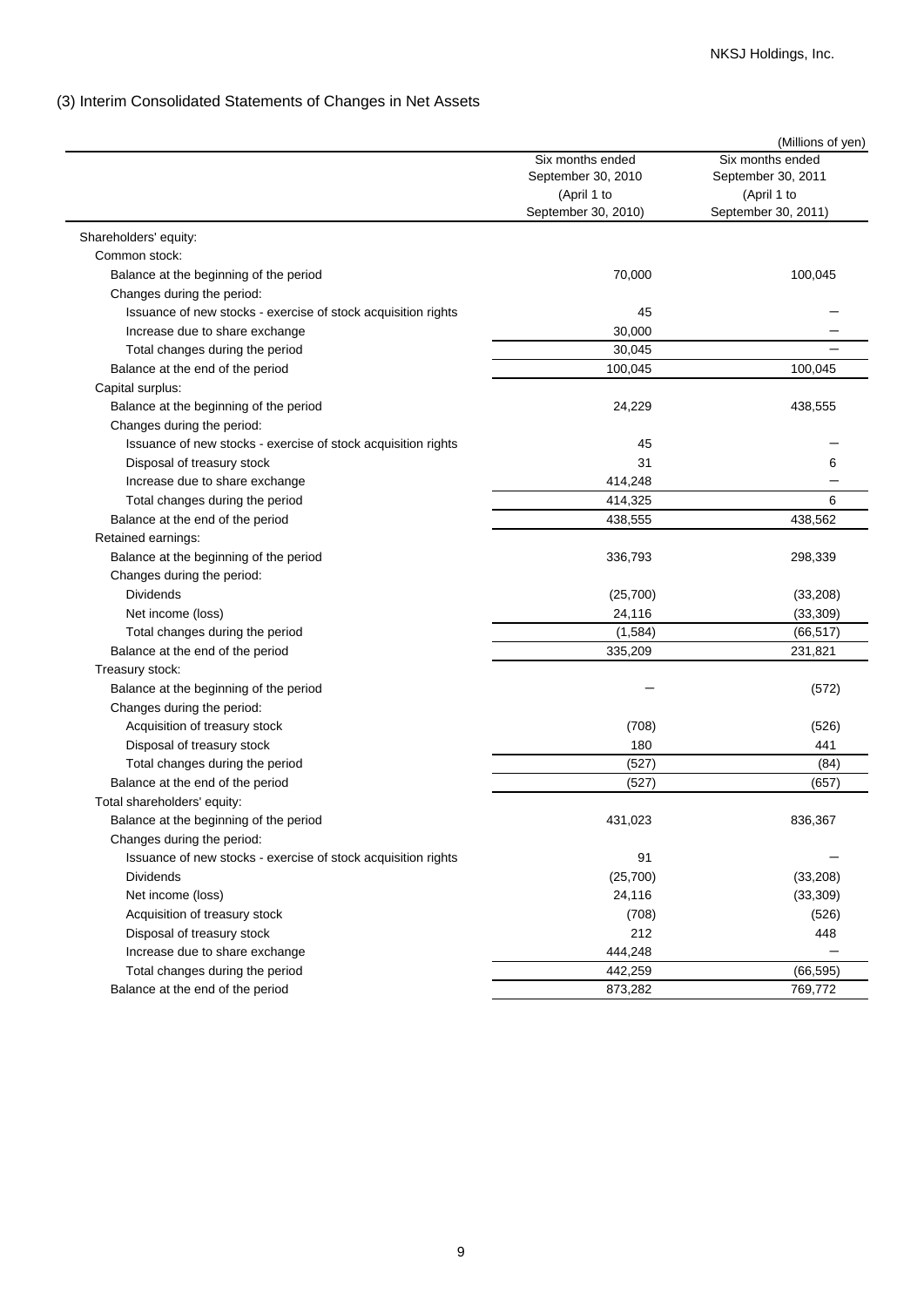## NKSJ Holdings, Inc.

|                                                                |                     | (Millions of yen)   |
|----------------------------------------------------------------|---------------------|---------------------|
|                                                                | Six months ended    | Six months ended    |
|                                                                | September 30, 2010  | September 30, 2011  |
|                                                                | (April 1 to         | (April 1 to         |
|                                                                | September 30, 2010) | September 30, 2011) |
| Accumulated other comprehensive income:                        |                     |                     |
| Unrealized gains on securities available for sale, net of tax: |                     |                     |
| Balance at the beginning of the period                         | 389,352             | 268,976             |
| Changes during the period:                                     |                     |                     |
| Net changes in items other than shareholders' equity           | (122, 463)          | (80, 423)           |
| Total changes during the period                                | (122, 463)          | (80, 423)           |
| Balance at the end of the period                               | 266,889             | 188,552             |
| Deferred gains on hedges:                                      |                     |                     |
| Balance at the beginning of the period                         |                     | 3,543               |
| Changes during the period:                                     |                     |                     |
| Net changes in items other than shareholders' equity           | 5,330               | 1,961               |
| Total changes during the period                                | 5,330               | 1,961               |
| Balance at the end of the period                               | 5,330               | 5,504               |
| Foreign currency translation adjustments:                      |                     |                     |
| Balance at the beginning of the period                         | (21, 674)           | (34, 583)           |
| Changes during the period:                                     |                     |                     |
| Net changes in items other than shareholders' equity           | (6, 287)            | (849)               |
| Total changes during the period                                | (6, 287)            | (849)               |
| Balance at the end of the period                               | (27, 962)           | (35, 433)           |
| Total accumulated other comprehensive income:                  |                     |                     |
| Balance at the beginning of the period                         | 367,678             | 237,936             |
| Changes during the period:                                     |                     |                     |
| Net changes in items other than shareholders' equity           | (123, 420)          | (79, 312)           |
| Total changes during the period                                | (123, 420)          | (79, 312)           |
| Balance at the end of the period                               | 244,258             | 158,623             |
| Stock acquisition rights:                                      |                     |                     |
| Balance at the beginning of the period                         | 1,302               | 2,349               |
| Changes during the period:                                     |                     |                     |
| Net changes in items other than shareholders' equity           | 1,059               | (438)               |
| Total changes during the period                                | 1,059               | (438)               |
| Balance at the end of the period                               | 2,362               | 1,910               |
| Non-controlling interests:                                     |                     |                     |
| Balance at the beginning of the period                         | 2,839               | 2,793               |
| Changes during the period:                                     |                     |                     |
| Net changes in items other than shareholders' equity           | 133                 | 2,292               |
| Total changes during the period                                | 133                 | 2,292               |
| Balance at the end of the period                               | 2,973               | 5,085               |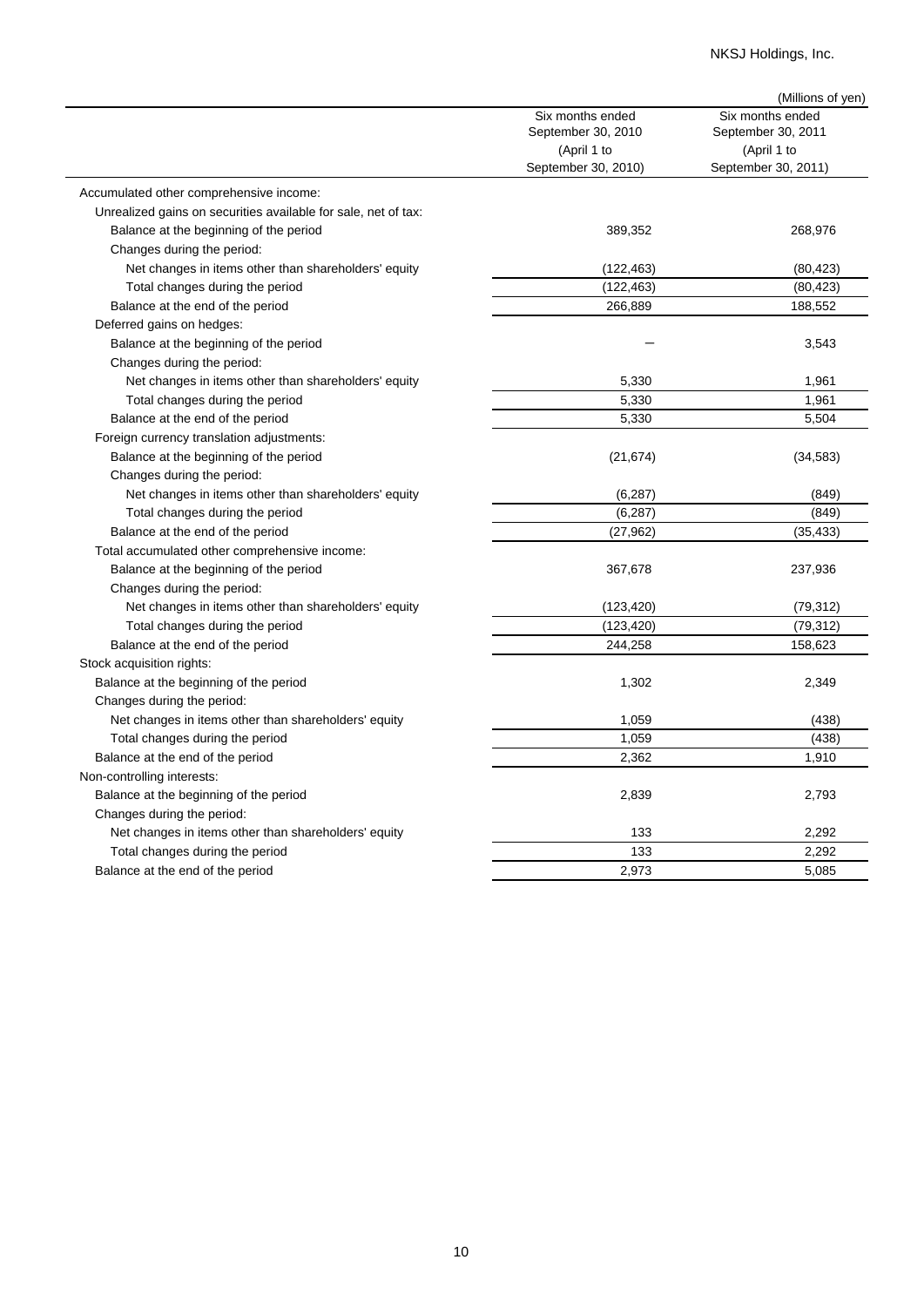NKSJ Holdings, Inc.

|                                                               |                     | (Millions of yen)   |
|---------------------------------------------------------------|---------------------|---------------------|
|                                                               | Six months ended    | Six months ended    |
|                                                               | September 30, 2010  | September 30, 2011  |
|                                                               | (April 1 to         | (April 1 to         |
|                                                               | September 30, 2010) | September 30, 2011) |
| Total net assets:                                             |                     |                     |
| Balance at the beginning of the period                        | 802,843             | 1,079,446           |
| Changes during the period:                                    |                     |                     |
| Issuance of new stocks - exercise of stock acquisition rights | 91                  |                     |
| <b>Dividends</b>                                              | (25,700)            | (33,208)            |
| Net income (loss)                                             | 24,116              | (33, 309)           |
| Acquisition of treasury stock                                 | (708)               | (526)               |
| Disposal of treasury stock                                    | 212                 | 448                 |
| Increase due to share exchange                                | 444,248             |                     |
| Net changes in items other than shareholders' equity          | (122,226)           | (77, 458)           |
| Total changes during the period                               | 320,032             | (144,053)           |
| Balance at the end of the period                              | 1,122,876           | 935,392             |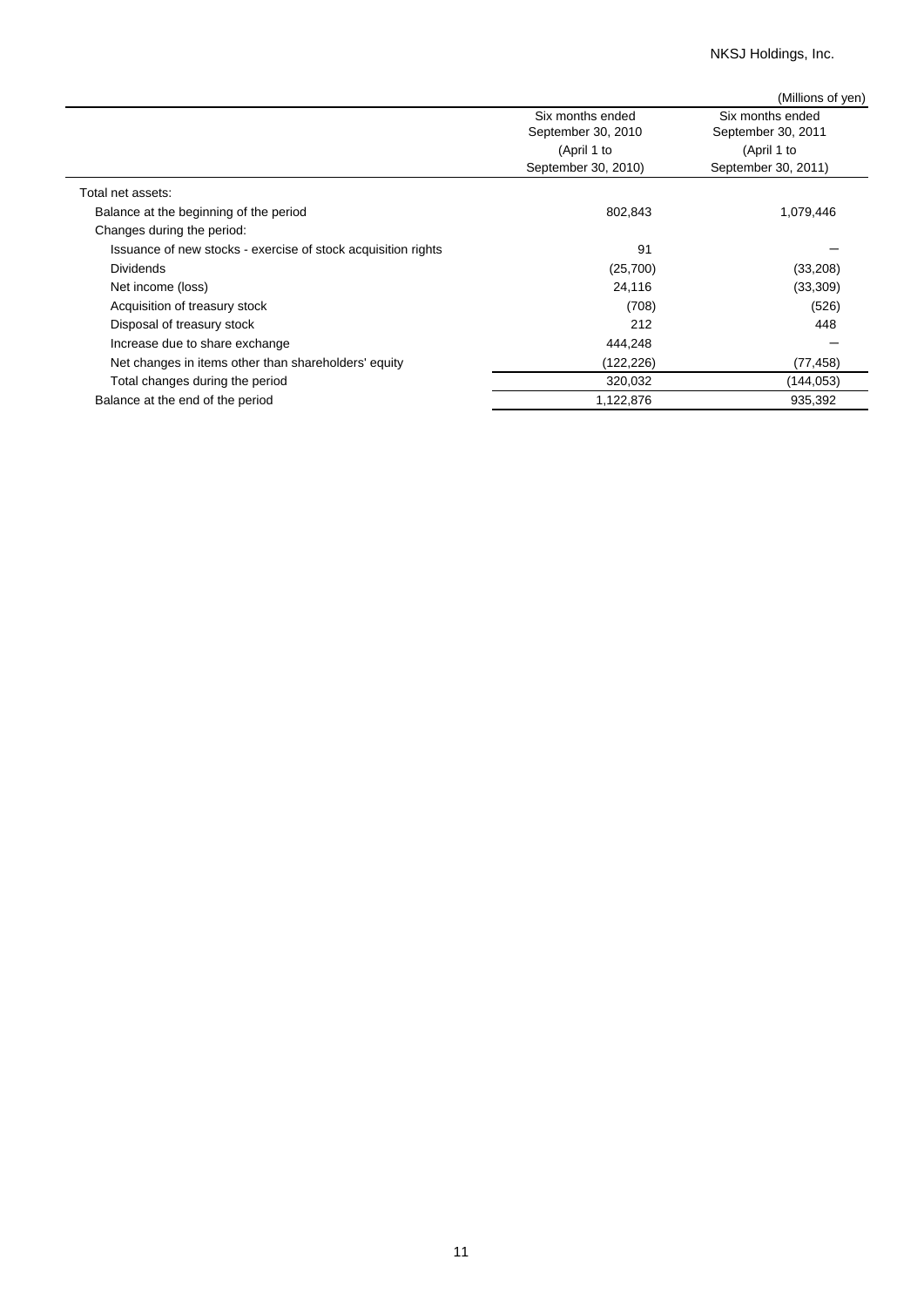(4) Notes on Going-Concern Assumption

None.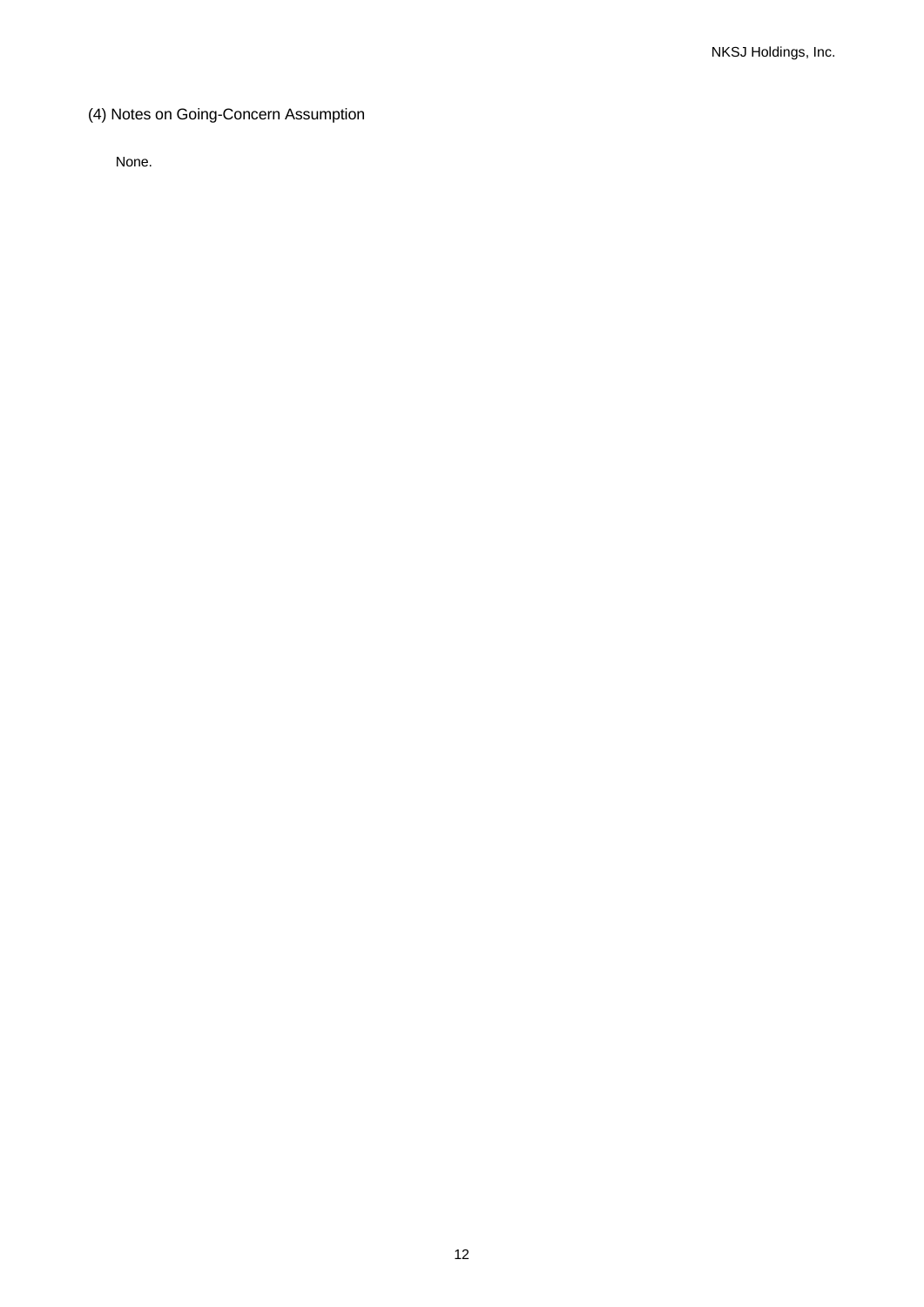# **4. Supplementary Information**

(1) Summary of Results of Operations (Consolidated)

|                                                                 |                                        |                                        |                        | (Millions of yen) |
|-----------------------------------------------------------------|----------------------------------------|----------------------------------------|------------------------|-------------------|
|                                                                 | Six months ended<br>September 30, 2010 | Six months ended<br>September 30, 2011 | Increase<br>(Decrease) | Rate of<br>change |
|                                                                 | (April 1 to<br>September 30, 2010)     | (April 1 to<br>September 30, 2011)     |                        |                   |
| Ordinary income and expenses:                                   |                                        |                                        |                        | %                 |
| Underwriting income:                                            | 1,261,384                              | 1,318,309                              | 56,925                 | 4.5               |
| Net premiums written                                            | 987,832                                | 1,008,643                              | 20,810                 | 2.1               |
| Deposits of premiums by policyholders                           | 79,398                                 | 79,896                                 | 497                    | 0.6               |
| Life insurance premiums written                                 | 108,905                                | 122,560                                | 13,654                 | 12.5              |
| Underwriting expenses:                                          | 1,048,058                              | 1,156,667                              | 108,608                | 10.4              |
| Net claims paid                                                 | 607,279                                | 747,924                                | 140,644                | 23.2              |
| Loss adjustment expenses                                        | 65,449                                 | 67,258                                 | 1,809                  | 2.8               |
| Net commissions and brokerage fees                              | 176,065                                | 184,851                                | 8,786                  | 5.0               |
| Maturity refunds to policyholders                               | 165,853                                | 124,192                                | (41,660)               | (25.1)            |
| Life insurance claims paid and other payments                   | 28,735                                 | 28,400                                 | (335)                  | (1.2)             |
| Investment income:                                              | 63,222                                 | 77,457                                 | 14,235                 | 22.5              |
| Interest and dividend income                                    | 78,453                                 | 79,007                                 | 553                    | 0.7               |
| Gains on sales of securities                                    | 5,839                                  | 23,729                                 | 17,889                 | 306.3             |
| Investment expenses:                                            | 24,913                                 | 83,986                                 | 59,072                 | 237.1             |
| Losses on sales of securities                                   | 2,201                                  | 6,880                                  | 4,678                  | 212.5             |
| Impairment losses on securities                                 | 6,827                                  | 65,654                                 | 58,826                 | 861.6             |
| Operating, general and administrative expenses                  | 212,008                                | 212,634                                | 625                    | 0.3               |
| Other ordinary income and expenses                              | (737)                                  | 303                                    | 1,041                  |                   |
| Ordinary profit (loss)                                          | 38,888                                 | (57, 216)                              | (96, 105)              | (247.1)           |
| Extraordinary gains and losses:                                 |                                        |                                        |                        |                   |
| Extraordinary gains                                             | 2,015                                  | 14,735                                 | 12,720                 | 631.2             |
| <b>Extraordinary losses</b>                                     | 4,923                                  | 5,325                                  | 401                    | 8.2               |
| Net extraordinary gains (losses)                                | (2,908)                                | 9,410                                  | 12,318                 |                   |
| Income (loss) before income taxes and non-controlling interests | 35,980                                 | (47, 806)                              | (83,786)               | (232.9)           |
| Income taxes                                                    | 2,793                                  | 1,378                                  | (1, 414)               | (50.6)            |
| Deferred income taxes                                           | 9,250                                  | (15, 471)                              | (24, 721)              | (267.3)           |
| Total income taxes                                              | 12,043                                 | (14,092)                               | (26, 136)              | (217.0)           |
| Income (loss) before non-controlling interests                  | 23,936                                 | (33, 713)                              | (57, 650)              | (240.8)           |
| Net loss attributable to non-controlling interests              | (180)                                  | (404)                                  | (224)                  |                   |
| Net income (loss)                                               | 24,116                                 | (33, 309)                              | (57, 425)              | (238.1)           |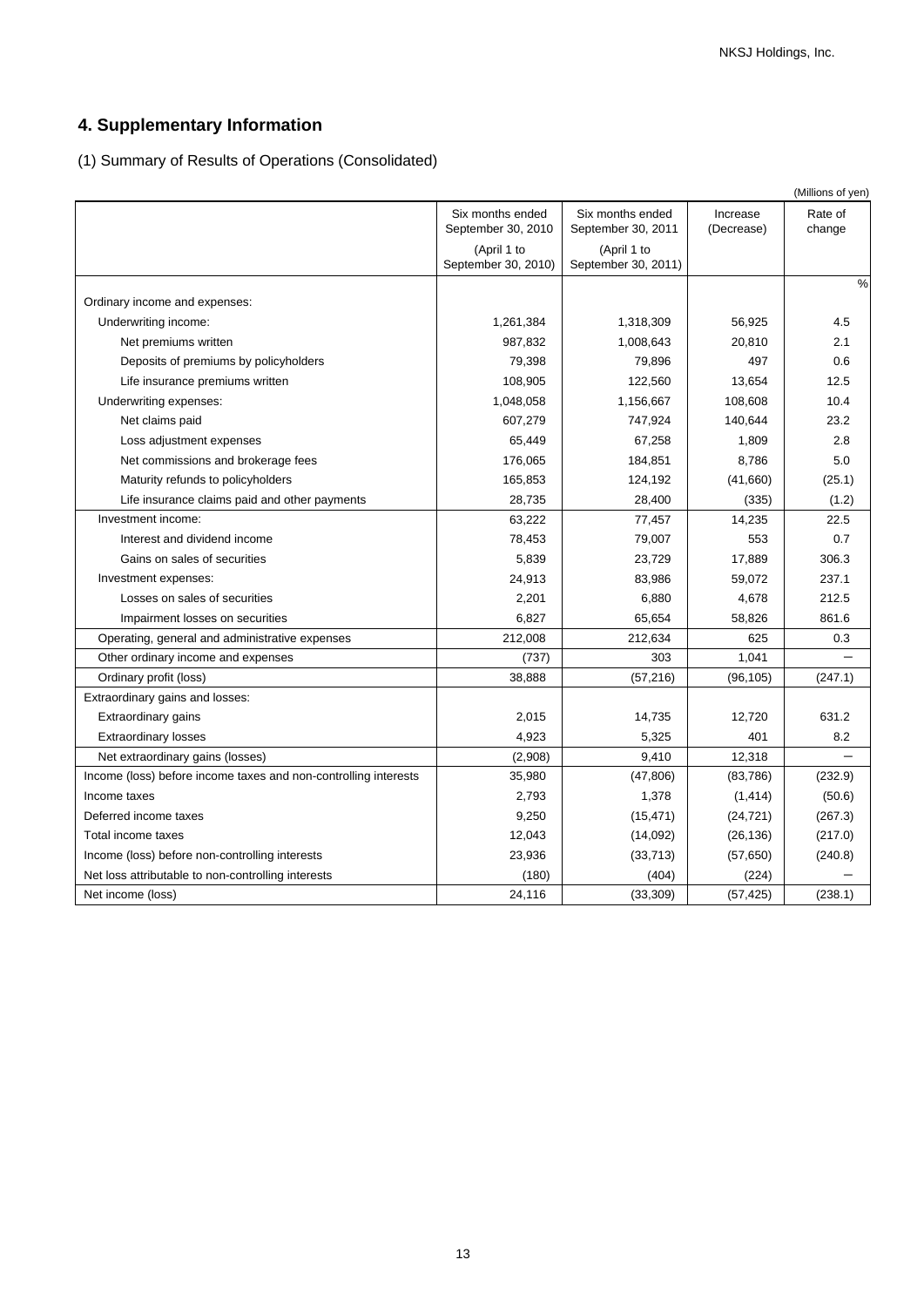## (2) Premiums Written and Claims Paid by Business Lines (Consolidated)

|  |  | Direct premiums written (including deposits of premiums by policyholders) |  |  |
|--|--|---------------------------------------------------------------------------|--|--|
|  |  |                                                                           |  |  |

|                                           |                                     |                                 |                   |           |                                     | (Millions of yen) |
|-------------------------------------------|-------------------------------------|---------------------------------|-------------------|-----------|-------------------------------------|-------------------|
|                                           | Six months ended September 30, 2010 |                                 |                   |           | Six months ended September 30, 2011 |                   |
|                                           |                                     | (April 1 to September 30, 2010) |                   |           | (April 1 to September 30, 2011)     |                   |
| <b>Business line</b>                      | Amount                              | % of total<br>amount            | Rate of<br>change | Amount    | % of total<br>amount                | Rate of<br>change |
|                                           |                                     | $\frac{0}{0}$                   | %                 |           | $\%$                                | %                 |
| Fire and allied insurance                 | 175,867                             | 15.5                            |                   | 181,870   | 15.6                                | 3.4               |
| Marine insurance                          | 29,665                              | 2.6                             |                   | 31,665    | 2.7                                 | 6.7               |
| Personal accident insurance               | 151,217                             | 13.4                            |                   | 157,712   | 13.5                                | 4.3               |
| Voluntary automobile insurance            | 491,237                             | 43.4                            |                   | 499,309   | 42.7                                | 1.6               |
| Compulsory automobile liability insurance | 130,407                             | 11.5                            |                   | 140,493   | 12.0                                | 7.7               |
| <b>Others</b>                             | 153,474                             | 13.6                            |                   | 157,220   | 13.5                                | 2.4               |
| Total                                     | 1,131,870                           | 100.0                           |                   | 1,168,272 | 100.0                               | 3.2               |
| Deposits of premiums by policyholders     | 79,398                              | 7.0                             |                   | 79,896    | 6.8                                 | 0.6               |

### Net premiums written

|                                           |         |                                     |                   |           |                                     | (Millions of yen) |  |
|-------------------------------------------|---------|-------------------------------------|-------------------|-----------|-------------------------------------|-------------------|--|
|                                           |         | Six months ended September 30, 2010 |                   |           | Six months ended September 30, 2011 |                   |  |
|                                           |         | (April 1 to September 30, 2010)     |                   |           | (April 1 to September 30, 2011)     |                   |  |
| <b>Business line</b>                      | Amount  | % of total<br>amount                | Rate of<br>change | Amount    | % of total<br>amount                | Rate of<br>change |  |
|                                           |         | $\%$                                | $\%$              |           | $\frac{0}{0}$                       | %                 |  |
| Fire and allied insurance                 | 114,169 | 11.6                                |                   | 121,526   | 12.0                                | 6.4               |  |
| Marine insurance                          | 23,893  | 2.4                                 |                   | 25,039    | 2.5                                 | 4.8               |  |
| Personal accident insurance               | 96,874  | 9.8                                 |                   | 99.044    | 9.8                                 | 2.2               |  |
| Voluntary automobile insurance            | 490,656 | 49.7                                |                   | 499,726   | 49.5                                | 1.8               |  |
| Compulsory automobile liability insurance | 124.069 | 12.6                                |                   | 125,136   | 12.4                                | 0.9               |  |
| Others                                    | 138,170 | 14.0                                |                   | 138,170   | 13.7                                | 0.0               |  |
| Total                                     | 987,832 | 100.0                               |                   | 1,008,643 | 100.0                               | 2.1               |  |

### Net claims paid

|                                           |                                     |                                 |                   |         |                                     | (Millions of yen) |  |
|-------------------------------------------|-------------------------------------|---------------------------------|-------------------|---------|-------------------------------------|-------------------|--|
|                                           | Six months ended September 30, 2010 |                                 |                   |         | Six months ended September 30, 2011 |                   |  |
|                                           |                                     | (April 1 to September 30, 2010) |                   |         | (April 1 to September 30, 2011)     |                   |  |
| <b>Business line</b>                      | Amount                              | % of total<br>amount            | Rate of<br>change | Amount  | % of total<br>amount                | Rate of<br>change |  |
|                                           |                                     | $\%$                            | $\%$              |         | %                                   | %                 |  |
| Fire and allied insurance                 | 48,136                              | 7.9                             |                   | 201,594 | 27.0                                | 318.8             |  |
| Marine insurance                          | 11,798                              | 1.9                             |                   | 13,722  | 1.8                                 | 16.3              |  |
| Personal accident insurance               | 50,343                              | 8.3                             |                   | 50,851  | 6.8                                 | 1.0               |  |
| Voluntary automobile insurance            | 299,816                             | 49.4                            |                   | 306,002 | 40.9                                | 2.1               |  |
| Compulsory automobile liability insurance | 114,290                             | 18.8                            |                   | 113,609 | 15.2                                | (0.6)             |  |
| Others                                    | 82,893                              | 13.7                            |                   | 62,144  | 8.3                                 | (25.0)            |  |
| Total                                     | 607,279                             | 100.0                           |                   | 747,924 | 100.0                               | 23.2              |  |

Note to the above three tables:

The above figures represent amounts before offsetting internal transactions among segments.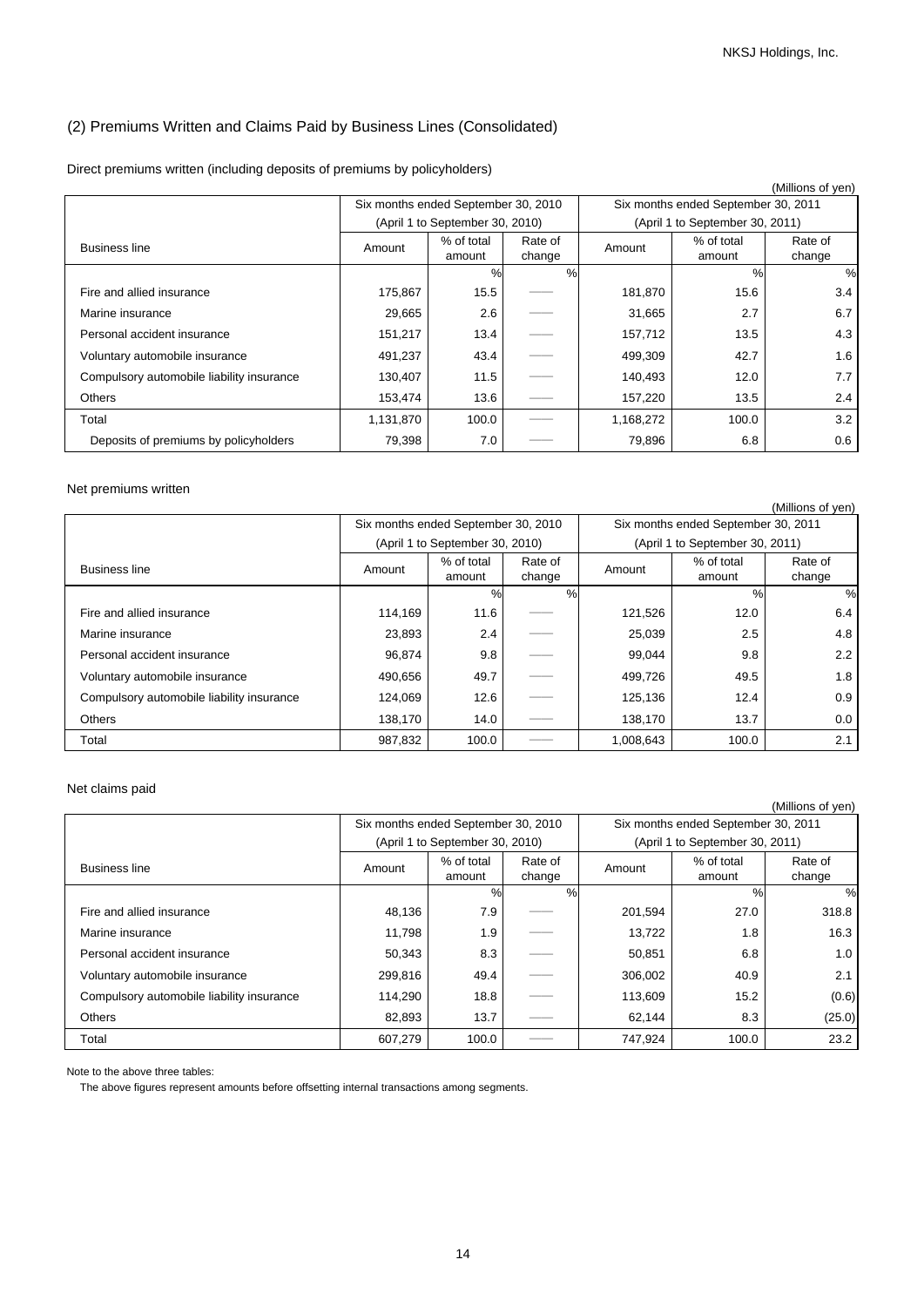## (3) Life Insurance Business (Consolidated)

#### Life insurance premiums

|                         |         |                                     |                                     | (Millions of yen) |  |
|-------------------------|---------|-------------------------------------|-------------------------------------|-------------------|--|
|                         |         | Six months ended September 30, 2010 | Six months ended September 30, 2011 |                   |  |
|                         |         | (April 1 to September 30, 2010)     | (April 1 to September 30, 2011)     |                   |  |
|                         | Amount  | Rate of change                      | Amount                              | Rate of change    |  |
|                         |         | %                                   |                                     | %                 |  |
| Life insurance premiums | 108,905 |                                     | 122.560                             | 12.5              |  |

Note) The above figures represent amounts before offsetting internal transactions among segments.

### Total amount of policies in force

|                      |                      |                          | (Millions of yen) |
|----------------------|----------------------|--------------------------|-------------------|
|                      | As of March 31, 2011 | As of September 30, 2011 |                   |
|                      | Amount               | Amount                   | Rate of change    |
|                      |                      |                          | %                 |
| Individual insurance | 16,706,412           | 17,519,592               | 4.9               |
| Individual annuities | 279,100              | 283,633                  | 1.6               |
| Group insurance      | 3,064,572            | 3,037,465                | (0.9)             |
| Group annuities      |                      |                          |                   |

Notes)

1. The above figures represent amounts before offsetting internal transactions among segments.

 2. Amount of "Individual annuities" represents the sum of annuity fund at the beginning of annuity payment of contracts before the beginning of annuity payment and policy reserves for the contracts after the beginning of annuity payment.

#### Total amount of new policies

(Millions of yen)

|                      | Six months ended September 30, 2010                             |           |                               | Six months ended September 30, 2011             |                                 |                               |  |
|----------------------|-----------------------------------------------------------------|-----------|-------------------------------|-------------------------------------------------|---------------------------------|-------------------------------|--|
|                      | (April 1 to September 30, 2010)                                 |           |                               |                                                 | (April 1 to September 30, 2011) |                               |  |
|                      | New policies +<br>net increase by<br>New policies<br>conversion |           | Net increase<br>by conversion | New policies +<br>net increase by<br>conversion | New policies                    | Net increase<br>by conversion |  |
| Individual insurance | 1,536,763                                                       | 1,536,763 |                               | 1,594,782                                       | 1,594,782                       |                               |  |
| Individual annuities | 6,580                                                           | 6,580     |                               | 8,946                                           | 8,946                           |                               |  |
| Group insurance      | 17,702                                                          | 17,702    |                               | 13,383                                          | 13,383                          |                               |  |
| Group annuities      |                                                                 |           |                               |                                                 |                                 |                               |  |

Notes)

1. The above figures represent amounts before offsetting internal transactions among segments.

2. Amount of "New policies + net increase by conversion" for "Individual annuities" represents the amount of annuity

fund at the beginning of annuity payment.

### Annualized premiums of new policies (individual insurance and individual annuities)

#### (Millions of yen)

|                                        |        |                                     |                                                                        | .              |  |  |
|----------------------------------------|--------|-------------------------------------|------------------------------------------------------------------------|----------------|--|--|
|                                        |        | Six months ended September 30, 2010 | Six months ended September 30, 2011<br>(April 1 to September 30, 2011) |                |  |  |
|                                        |        | (April 1 to September 30, 2010)     |                                                                        |                |  |  |
|                                        | Amount | Rate of change                      | Amount                                                                 | Rate of change |  |  |
|                                        |        | %                                   |                                                                        | %              |  |  |
| Annualized premiums of<br>new policies | 18,031 |                                     | 19.477                                                                 | 8.0            |  |  |

Note) The above figures represent amounts before offsetting internal transactions among segments.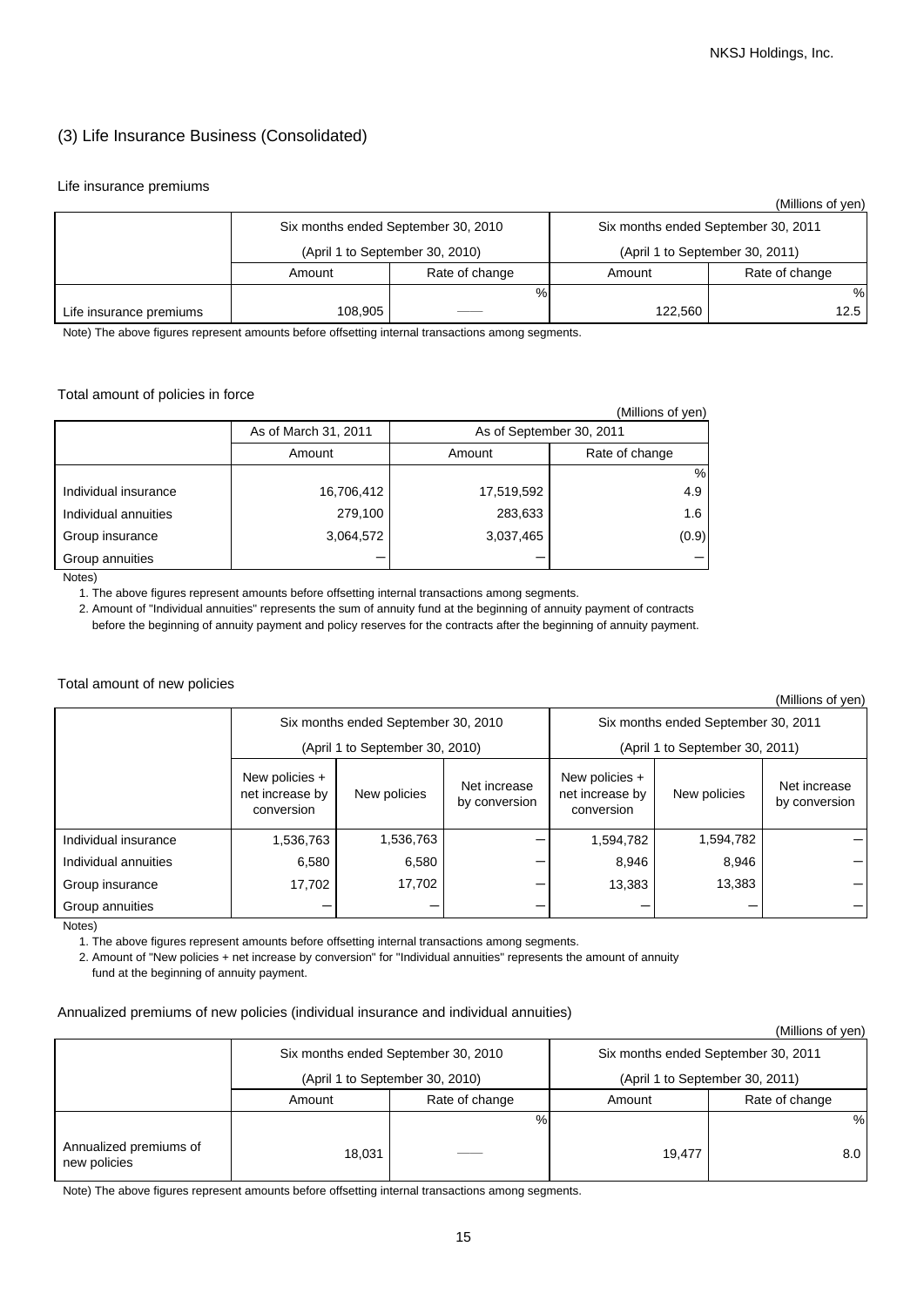## (4) Securities (Consolidated)

## 1. Bonds held to maturity

|                                             |                    |                                        |                      |                                 |                                        |                          | (Millions of yen)               |
|---------------------------------------------|--------------------|----------------------------------------|----------------------|---------------------------------|----------------------------------------|--------------------------|---------------------------------|
|                                             |                    |                                        | As of March 31, 2011 |                                 |                                        | As of September 30, 2011 |                                 |
|                                             |                    | Carrying<br>amount on<br>balance sheet | Fair value           | Unrealized<br>gains<br>(losses) | Carrying<br>amount on<br>balance sheet | Fair value               | Unrealized<br>gains<br>(losses) |
| Securities whose                            | Domestic bonds     | 995,987                                | 1,028,399            | 32,411                          | 1,157,850                              | 1,228,244                | 70,393                          |
| fair value exceeds<br>their carrying amount | Foreign securities | 35,918                                 | 36,481               | 562                             | 38,629                                 | 39,086                   | 457                             |
| on balance sheet                            | Subtotal           | 1,031,906                              | 1,064,881            | 32,974                          | 1,196,479                              | 1,267,330                | 70,851                          |
| <b>Securities</b><br>whose fair value       | Domestic bonds     | 137,065                                | 134,472              | (2,592)                         | 4,766                                  | 4,695                    | (70)                            |
| doesn't exceed                              | Foreign securities | 13,644                                 | 13,601               | (42)                            | 8,687                                  | 8,372                    | (315)                           |
| their carrying amount<br>on balance sheet   | Subtotal           | 150,709                                | 148,074              | (2,635)                         | 13,454                                 | 13,068                   | (385)                           |
| Total                                       |                    | 1,182,616                              | 1,212,955            | 30,339                          | 1,209,933                              | 1,280,399                | 70,465                          |

## 2. Policy reserve matching bonds

|                                                                                                      |                |                                        |                      |                                 |                                        |                          | (Millions of yen)               |  |  |
|------------------------------------------------------------------------------------------------------|----------------|----------------------------------------|----------------------|---------------------------------|----------------------------------------|--------------------------|---------------------------------|--|--|
|                                                                                                      |                |                                        | As of March 31, 2011 |                                 |                                        | As of September 30, 2011 |                                 |  |  |
|                                                                                                      |                | Carrying<br>amount on<br>balance sheet | Fair value           | Unrealized<br>gains<br>(losses) | Carrying<br>amount on<br>balance sheet | Fair value               | Unrealized<br>gains<br>(losses) |  |  |
| Securities whose<br>fair value exceeds<br>their carrying amount<br>on balance sheet                  | Domestic bonds | 10,397                                 | 10,653               | 256                             |                                        |                          |                                 |  |  |
| <b>Securities</b><br>whose fair value<br>doesn't exceed<br>their carrying amount<br>on balance sheet | Domestic bonds | 6,489                                  | 6,392                | (97)                            |                                        |                          |                                 |  |  |
| Total                                                                                                |                | 16,887                                 | 17,045               | 158                             |                                        |                          |                                 |  |  |

### 3. Securities available for sale

|                                     |                    |                                        |                      |                                 |                                        |           | (Millions of yen)               |  |
|-------------------------------------|--------------------|----------------------------------------|----------------------|---------------------------------|----------------------------------------|-----------|---------------------------------|--|
|                                     |                    |                                        | As of March 31, 2011 |                                 | As of September 30, 2011               |           |                                 |  |
|                                     |                    | Carrying<br>amount on<br>balance sheet | Cost                 | Unrealized<br>gains<br>(losses) | Carrying<br>amount on<br>balance sheet | Cost      | Unrealized<br>gains<br>(losses) |  |
|                                     | Domestic bonds     | 2,072,558                              | 2,024,355            | 48,202                          | 2,273,035                              | 2,197,358 | 75,676                          |  |
| Securities whose                    | Domestic stocks    | 1,048,158                              | 549,193              | 498,965                         | 795,024                                | 416,178   | 378,846                         |  |
| carrying amount<br>on balance sheet | Foreign securities | 427,681                                | 395,039              | 32,641                          | 396,714                                | 369,197   | 27,517                          |  |
| exceeds their cost                  | <b>Others</b>      | 54,348                                 | 50,963               | 3,385                           | 39,603                                 | 37,215    | 2,388                           |  |
|                                     | Subtotal           | 3,602,747                              | 3,019,552            | 583,195                         | 3,504,378                              | 3,019,950 | 484,428                         |  |
|                                     | Domestic bonds     | 354,765                                | 360,520              | (5,755)                         | 150,369                                | 153,344   | (2,974)                         |  |
| Securities whose<br>carrying amount | Domestic stocks    | 476,054                                | 552,661              | (76, 607)                       | 518,262                                | 594,013   | (75, 751)                       |  |
| on balance sheet                    | Foreign securities | 618,991                                | 694,896              | (75, 905)                       | 641,516                                | 751,683   | (110, 166)                      |  |
| doesn't exceed<br>their cost        | <b>Others</b>      | 28,882                                 | 29,810               | (928)                           | 41,029                                 | 43,099    | (2,069)                         |  |
|                                     | Subtotal           | 1,478,692                              | 1,637,889            | (159, 196)                      | 1,351,177                              | 1,542,140 | (190,962)                       |  |
| Total                               |                    | 5,081,440                              | 4,657,441            | 423,998                         | 4,855,556                              | 4,562,091 | 293,465                         |  |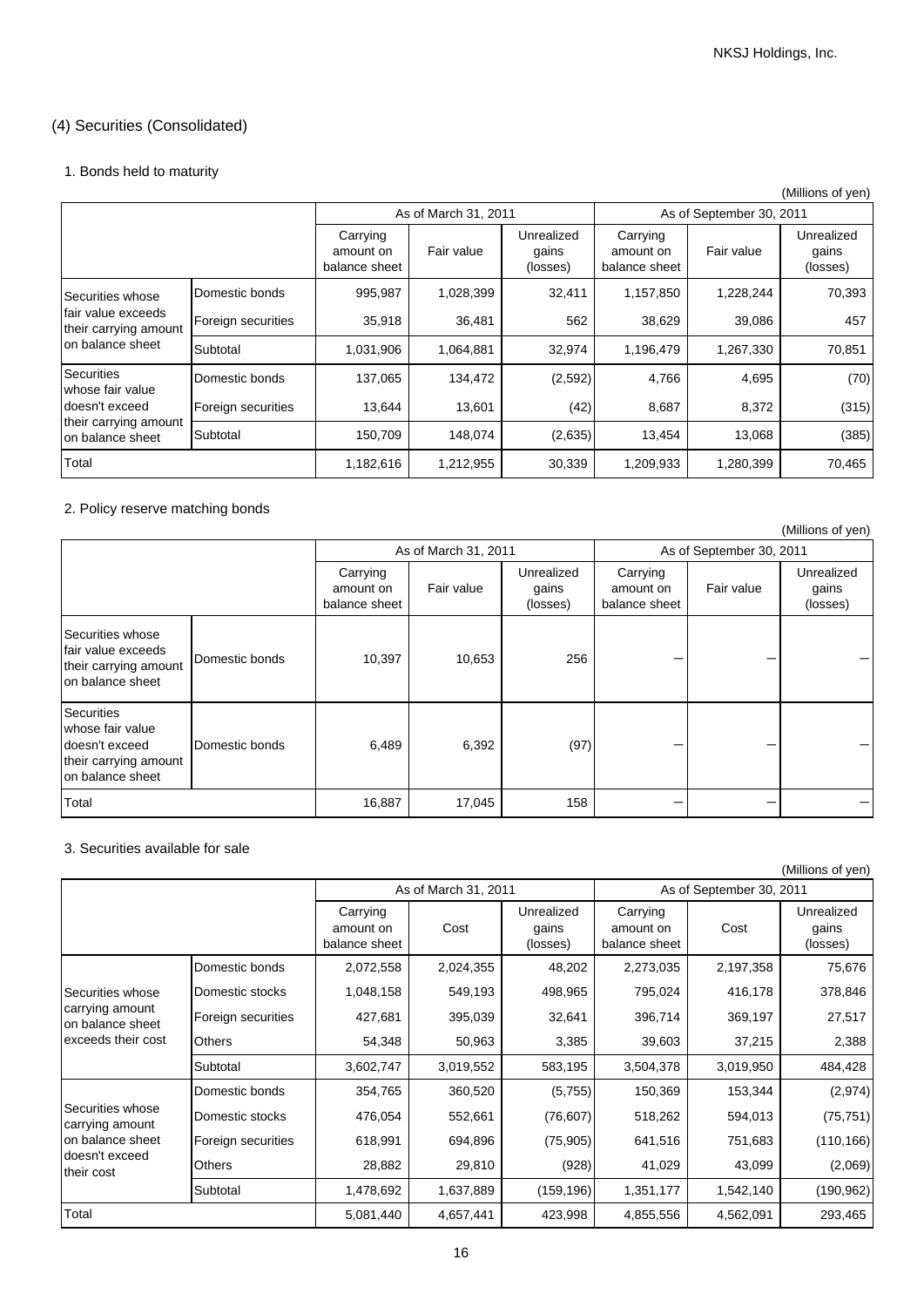Notes)

| As of March 31, 2011                                                                                                                                                                                                                                                                                                                                                                                                                                                                                                                                                                                                                                                                                                                                                                                  | As of September 30, 2011                                                                                                                                                                                                                                                                                                                                                                                                                                                                                                                                                                                                                                                                                                                                                                                                                                                                                                                                                                                                                                                         |
|-------------------------------------------------------------------------------------------------------------------------------------------------------------------------------------------------------------------------------------------------------------------------------------------------------------------------------------------------------------------------------------------------------------------------------------------------------------------------------------------------------------------------------------------------------------------------------------------------------------------------------------------------------------------------------------------------------------------------------------------------------------------------------------------------------|----------------------------------------------------------------------------------------------------------------------------------------------------------------------------------------------------------------------------------------------------------------------------------------------------------------------------------------------------------------------------------------------------------------------------------------------------------------------------------------------------------------------------------------------------------------------------------------------------------------------------------------------------------------------------------------------------------------------------------------------------------------------------------------------------------------------------------------------------------------------------------------------------------------------------------------------------------------------------------------------------------------------------------------------------------------------------------|
| 1. Securities available for sale which are considered extremely difficult 1.                                                                                                                                                                                                                                                                                                                                                                                                                                                                                                                                                                                                                                                                                                                          | Securities available for sale which are considered extremely difficult                                                                                                                                                                                                                                                                                                                                                                                                                                                                                                                                                                                                                                                                                                                                                                                                                                                                                                                                                                                                           |
| to figure out their fair value are not included in the above table.                                                                                                                                                                                                                                                                                                                                                                                                                                                                                                                                                                                                                                                                                                                                   | to figure out their fair value are not included in the above table.                                                                                                                                                                                                                                                                                                                                                                                                                                                                                                                                                                                                                                                                                                                                                                                                                                                                                                                                                                                                              |
| Certificate of deposit classified as cash and deposits and beneficial                                                                                                                                                                                                                                                                                                                                                                                                                                                                                                                                                                                                                                                                                                                                 | Certificate of deposit classified as cash and deposits and beneficial                                                                                                                                                                                                                                                                                                                                                                                                                                                                                                                                                                                                                                                                                                                                                                                                                                                                                                                                                                                                            |
| <b>2.</b>                                                                                                                                                                                                                                                                                                                                                                                                                                                                                                                                                                                                                                                                                                                                                                                             | 12.                                                                                                                                                                                                                                                                                                                                                                                                                                                                                                                                                                                                                                                                                                                                                                                                                                                                                                                                                                                                                                                                              |
| interests in the loan trusts classified as monetary receivables                                                                                                                                                                                                                                                                                                                                                                                                                                                                                                                                                                                                                                                                                                                                       | interests in the loan trusts classified as monetary receivables                                                                                                                                                                                                                                                                                                                                                                                                                                                                                                                                                                                                                                                                                                                                                                                                                                                                                                                                                                                                                  |
| bought in the consolidated balance sheet are included in "Others"                                                                                                                                                                                                                                                                                                                                                                                                                                                                                                                                                                                                                                                                                                                                     | bought in the interim consolidated balance sheets are included in                                                                                                                                                                                                                                                                                                                                                                                                                                                                                                                                                                                                                                                                                                                                                                                                                                                                                                                                                                                                                |
| above.                                                                                                                                                                                                                                                                                                                                                                                                                                                                                                                                                                                                                                                                                                                                                                                                | "Others" above.                                                                                                                                                                                                                                                                                                                                                                                                                                                                                                                                                                                                                                                                                                                                                                                                                                                                                                                                                                                                                                                                  |
| 3. For the fiscal year ended March 31, 2011, impairment losses on<br>securities available for sale (excluding securities available for sale<br>which are considered extremely difficult to figure out their fair value)<br>amount to 20,124 million yen (domestic stocks: 19,731 million yen,<br>foreign securities: 393 million yen), and impairment losses on<br>securities available for sale which are considered extremely difficult<br>to figure out their fair value amount to 381 million yen (domestic<br>stocks: 333 million yen, foreign securities: 47 million yen).<br>Basically, NKSJ Holdings, Inc. and its domestic consolidated<br>subsidiaries recognize impairment losses on securities if fair value<br>declines by 30% or more from their cost at the end of the fiscal<br>year. | 3. For the six months ended September 30, 2011, impairment losses<br>on securities available for sale (excluding securities available for<br>sale which are considered extremely difficult to figure out their fair<br>value) amount to 65,319 million yen (domestic bonds: 222 million<br>yen, domestic stocks: 64,286 million yen, foreign securities: 780<br>million yen, others: 30 million yen), and impairment losses on<br>securities available for sale which are considered extremely difficult<br>to figure out their fair value amount to 362 million yen (domestic<br>stocks: 287 million yen, others: 74 million yen). Of this amount,<br>impairment losses on beneficial interests in the loan trusts, which<br>are classified as other investment expenses in the interim<br>consolidated statements of income, amount to 30 million yen.<br>Basically, NKSJ Holdings, Inc. and its domestic consolidated<br>subsidiaries recognize impairment losses on securities if fair value<br>declines by 30% or more from their cost at the end of the second<br>quarter. |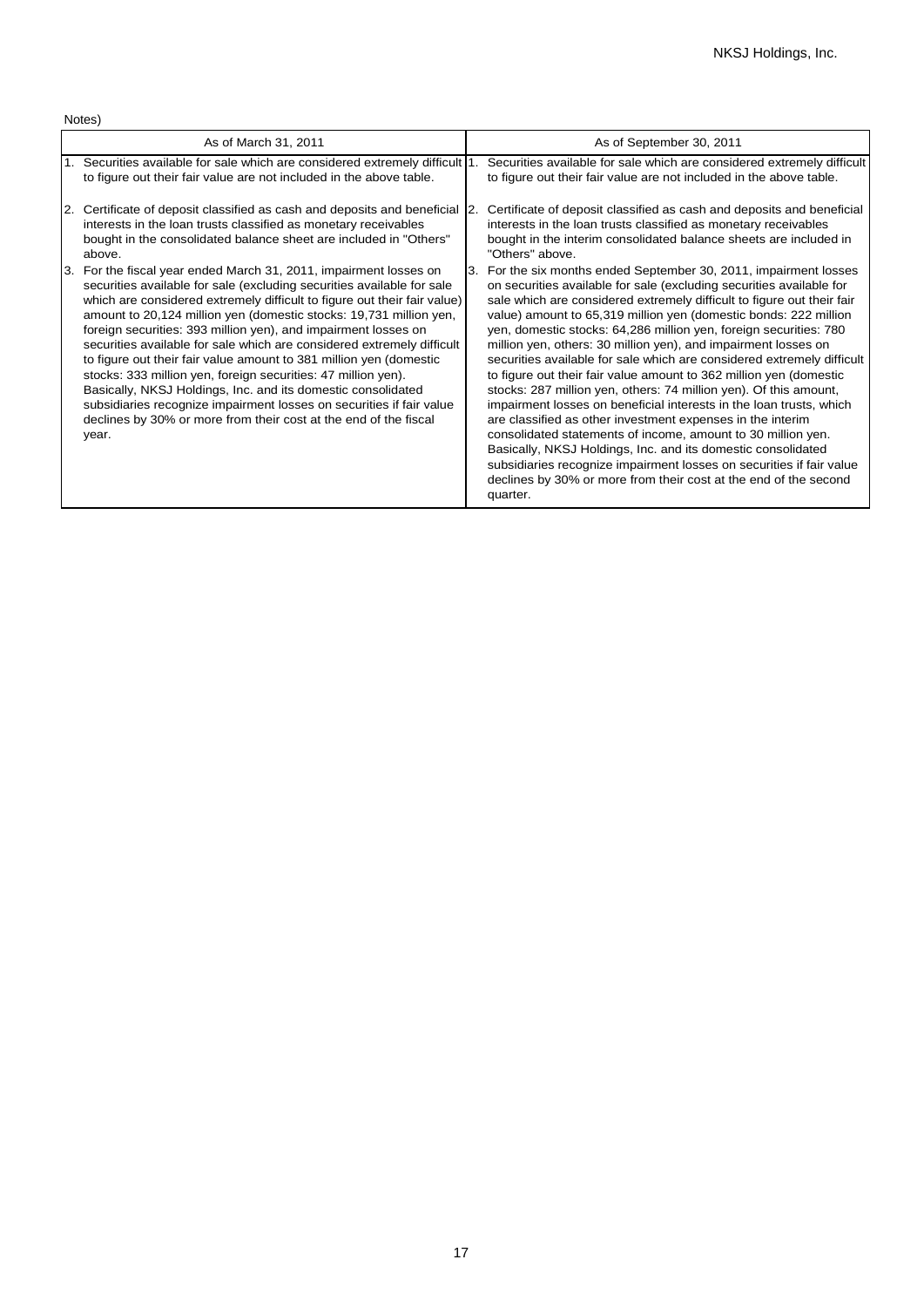# (5) Derivative Transactions (Consolidated)

Derivative transactions to which hedge accounting is applied are excluded.

### 1. Currency derivatives

|                                | As of March 31, 2011 |                                 |               |                                 |                                       |                                 |               | (                               |
|--------------------------------|----------------------|---------------------------------|---------------|---------------------------------|---------------------------------------|---------------------------------|---------------|---------------------------------|
|                                |                      | Due after                       |               |                                 | As of September 30, 2011<br>Due after |                                 |               |                                 |
|                                | Notional<br>amount   | 1 year<br>of notional<br>amount | Fair<br>value | Unrealized<br>gains<br>(losses) | Notional<br>amount                    | 1 year<br>of notional<br>amount | Fair<br>value | Unrealized<br>gains<br>(losses) |
| Over-the-counter transactions: |                      |                                 |               |                                 |                                       |                                 |               |                                 |
| Forward foreign exchanges:     |                      |                                 |               |                                 |                                       |                                 |               |                                 |
| Short:                         |                      |                                 |               |                                 |                                       |                                 |               |                                 |
| <b>EUR</b>                     | 36,566               | —                               | (1, 187)      | (1, 187)                        | 26,973                                |                                 | 2,197         | 2,197                           |
| <b>USD</b>                     | 10,243               |                                 | (145)         | (145)                           | 11,202                                |                                 | 300           | 300                             |
| <b>GBP</b>                     | 183                  |                                 | (4)           | (4)                             |                                       |                                 |               |                                 |
| Long:                          |                      |                                 |               |                                 |                                       |                                 |               |                                 |
| <b>USD</b>                     | 7,398                |                                 | 73            | 73                              | 6,335                                 |                                 | (28)          | (28)                            |
| <b>TRY</b>                     | 2,598                |                                 | 38            | 38                              | 2,348                                 |                                 | (90)          | (90)                            |
| <b>EUR</b>                     | 183                  |                                 | 3             | 3                               |                                       |                                 |               |                                 |
| Currency options:              |                      |                                 |               |                                 |                                       |                                 |               |                                 |
| Short:                         |                      |                                 |               |                                 |                                       |                                 |               |                                 |
| Call:                          |                      |                                 |               |                                 |                                       |                                 |               |                                 |
| <b>USD</b>                     |                      |                                 |               |                                 | 4,000                                 |                                 |               |                                 |
|                                | —*                   |                                 |               |                                 | $57*$                                 |                                 | (13)          | 44                              |
| <b>EUR</b>                     | 5,911                |                                 |               |                                 |                                       |                                 |               |                                 |
|                                | $6*$                 | -*                              | (7)           | (1)                             | $-*$                                  | $-*$                            |               |                                 |
| Long:                          |                      |                                 |               |                                 |                                       |                                 |               |                                 |
| Put:                           |                      |                                 |               |                                 |                                       |                                 |               |                                 |
| <b>USD</b>                     |                      |                                 |               |                                 | 3,847                                 |                                 |               |                                 |
|                                | -*                   | _*                              |               |                                 | $57*$                                 |                                 | 52            | (4)                             |
| <b>EUR</b>                     | 5,300                |                                 |               |                                 |                                       |                                 |               |                                 |
|                                | $6*$                 | -*                              |               | (6)                             | $-*$                                  | $-*$                            |               |                                 |
| Total                          |                      |                                 | (1,228)       | (1,228)                         |                                       |                                 | 2,418         | 2,418                           |
| Notes)                         |                      |                                 |               |                                 |                                       |                                 | 00.001        |                                 |

| As of March 31, 2011                                                                                                                                                                                                                                 | As of September 30, 2011                                                                                                                                                                                                                             |
|------------------------------------------------------------------------------------------------------------------------------------------------------------------------------------------------------------------------------------------------------|------------------------------------------------------------------------------------------------------------------------------------------------------------------------------------------------------------------------------------------------------|
| 1. Calculation methods for the fair value                                                                                                                                                                                                            | Calculation methods for the fair value                                                                                                                                                                                                               |
| (1) Forward foreign exchanges                                                                                                                                                                                                                        | (1) Forward foreign exchanges                                                                                                                                                                                                                        |
| The fair value is calculated using forward exchange rate.                                                                                                                                                                                            | The fair value is calculated using forward exchange rate.                                                                                                                                                                                            |
| As for forward foreign exchange transactions between foreign<br>currency and the other foreign currency, the fair value is<br>calculated using forward exchange rate of the other foreign<br>currency and yen on the day of forward foreign exchange | As for forward foreign exchange transactions between foreign<br>currency and the other foreign currency, the fair value is<br>calculated using forward exchange rate of the other foreign<br>currency and yen on the day of forward foreign exchange |
| transactions.                                                                                                                                                                                                                                        | transactions.                                                                                                                                                                                                                                        |
| (2) Currency options                                                                                                                                                                                                                                 | (2) Currency options                                                                                                                                                                                                                                 |
| The fair value is based on the price quoted by counterparties.                                                                                                                                                                                       | The fair value is based on the price quoted by counterparties.                                                                                                                                                                                       |
| 2. Amounts with an asterisk (*) represent the amount of the option                                                                                                                                                                                   | 2. Amounts with an asterisk (*) represent the amount of the option                                                                                                                                                                                   |
| premiums.                                                                                                                                                                                                                                            | premiums.                                                                                                                                                                                                                                            |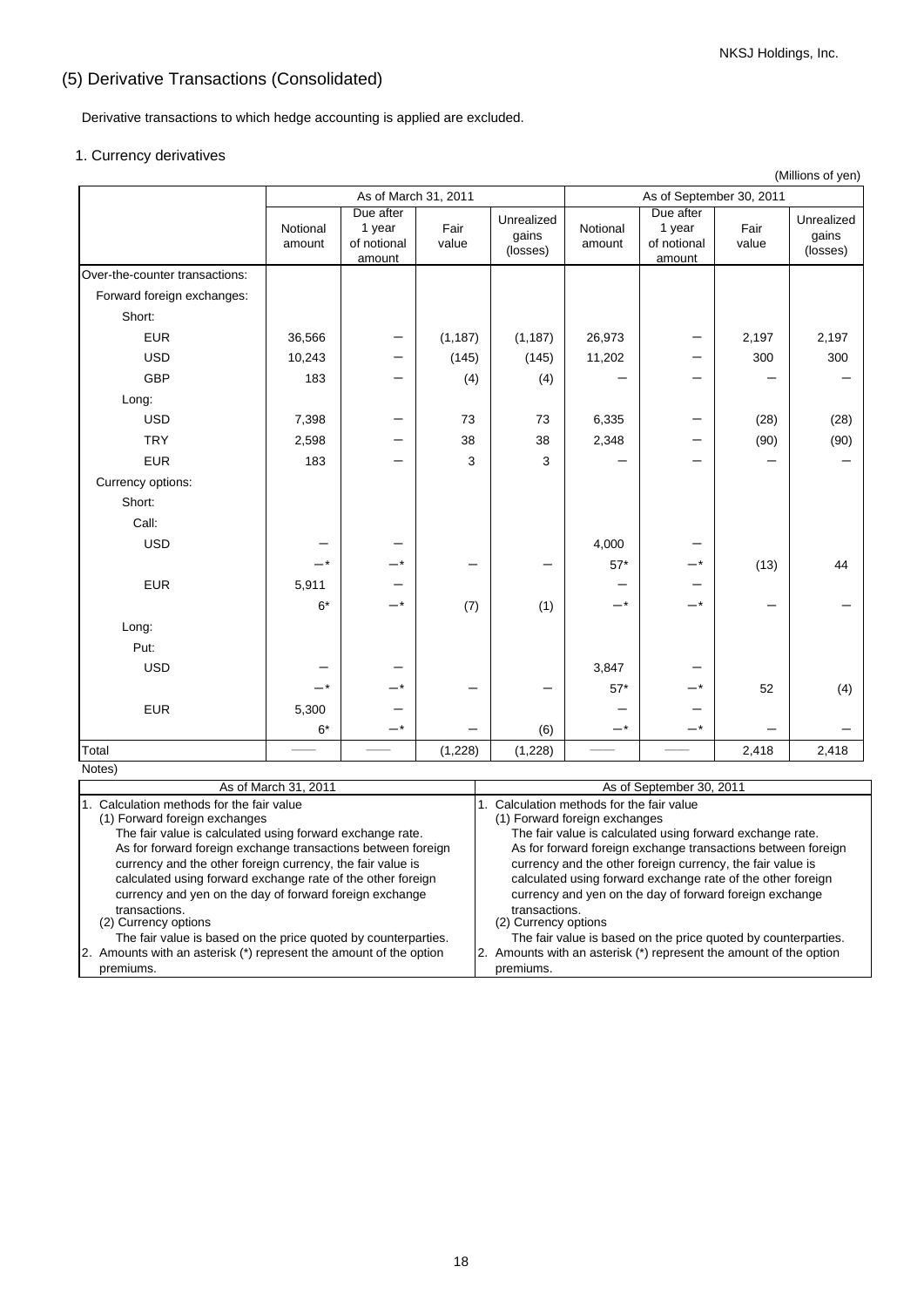# 2. Equity derivatives

(Millions of yen)

|                       |                                   |                                              |               |                                 |                          |                                            |               | ---                             |
|-----------------------|-----------------------------------|----------------------------------------------|---------------|---------------------------------|--------------------------|--------------------------------------------|---------------|---------------------------------|
|                       | As of March 31, 2011              |                                              |               |                                 | As of September 30, 2011 |                                            |               |                                 |
|                       | Notional<br>amount                | Due after<br>1 year<br>of notional<br>amount | Fair<br>value | Unrealized<br>gains<br>(losses) | Notional<br>amount       | Due after<br>year<br>of notional<br>amount | Fair<br>value | Unrealized<br>gains<br>(losses) |
| Market transactions:  |                                   |                                              |               |                                 |                          |                                            |               |                                 |
| Equity index futures: |                                   |                                              |               |                                 |                          |                                            |               |                                 |
| Short                 | 6,546                             | –                                            | (773)         | (773)                           | 11,234                   |                                            | 98            | 98                              |
| Total                 |                                   |                                              | (773)         | (773)                           |                          |                                            | 98            | 98                              |
| Notes)                |                                   |                                              |               |                                 |                          |                                            |               |                                 |
|                       | $A = \{BA, \ldots, A, CA, A, A\}$ |                                              |               |                                 |                          | $A = \{A, C, \ldots, C, C, C, C, C, A\}$   |               |                                 |

| As of March 31, 2011                                             | As of September 30, 2011                                         |
|------------------------------------------------------------------|------------------------------------------------------------------|
| l Calculation methods for the fair value                         | Calculation methods for the fair value                           |
| The fair value is based on the closing price at major exchanges. | The fair value is based on the closing price at major exchanges. |

### 3. Bond derivatives

(Millions of yen)

|                                                                                                            | As of March 31, 2011 |                                              |               |                                                                                                            | As of September 30, 2011 |                                              |               |                                 |
|------------------------------------------------------------------------------------------------------------|----------------------|----------------------------------------------|---------------|------------------------------------------------------------------------------------------------------------|--------------------------|----------------------------------------------|---------------|---------------------------------|
|                                                                                                            | Notional<br>amount   | Due after<br>1 year<br>of notional<br>amount | Fair<br>value | Unrealized<br>gains<br>(losses)                                                                            | Notional<br>amount       | Due after<br>1 year<br>of notional<br>amount | Fair<br>value | Unrealized<br>gains<br>(losses) |
| Market transactions:                                                                                       |                      |                                              |               |                                                                                                            |                          |                                              |               |                                 |
| Bond futures:                                                                                              |                      |                                              |               |                                                                                                            |                          |                                              |               |                                 |
| Short                                                                                                      |                      |                                              |               |                                                                                                            | 2,303                    |                                              | $\Omega$      | ∩                               |
| Long                                                                                                       | 1,730                | –                                            | (2)           | (2)                                                                                                        | 890                      |                                              |               |                                 |
| Total                                                                                                      |                      |                                              | (2)           | (2)                                                                                                        |                          |                                              | 2             | 2                               |
| Notes)                                                                                                     |                      |                                              |               |                                                                                                            |                          |                                              |               |                                 |
| As of March 31, 2011                                                                                       |                      |                                              |               | As of September 30, 2011                                                                                   |                          |                                              |               |                                 |
| Calculation methods for the fair value<br>The fair value is based on the closing price at major exchanges. |                      |                                              |               | Calculation methods for the fair value<br>The fair value is based on the closing price at major exchanges. |                          |                                              |               |                                 |